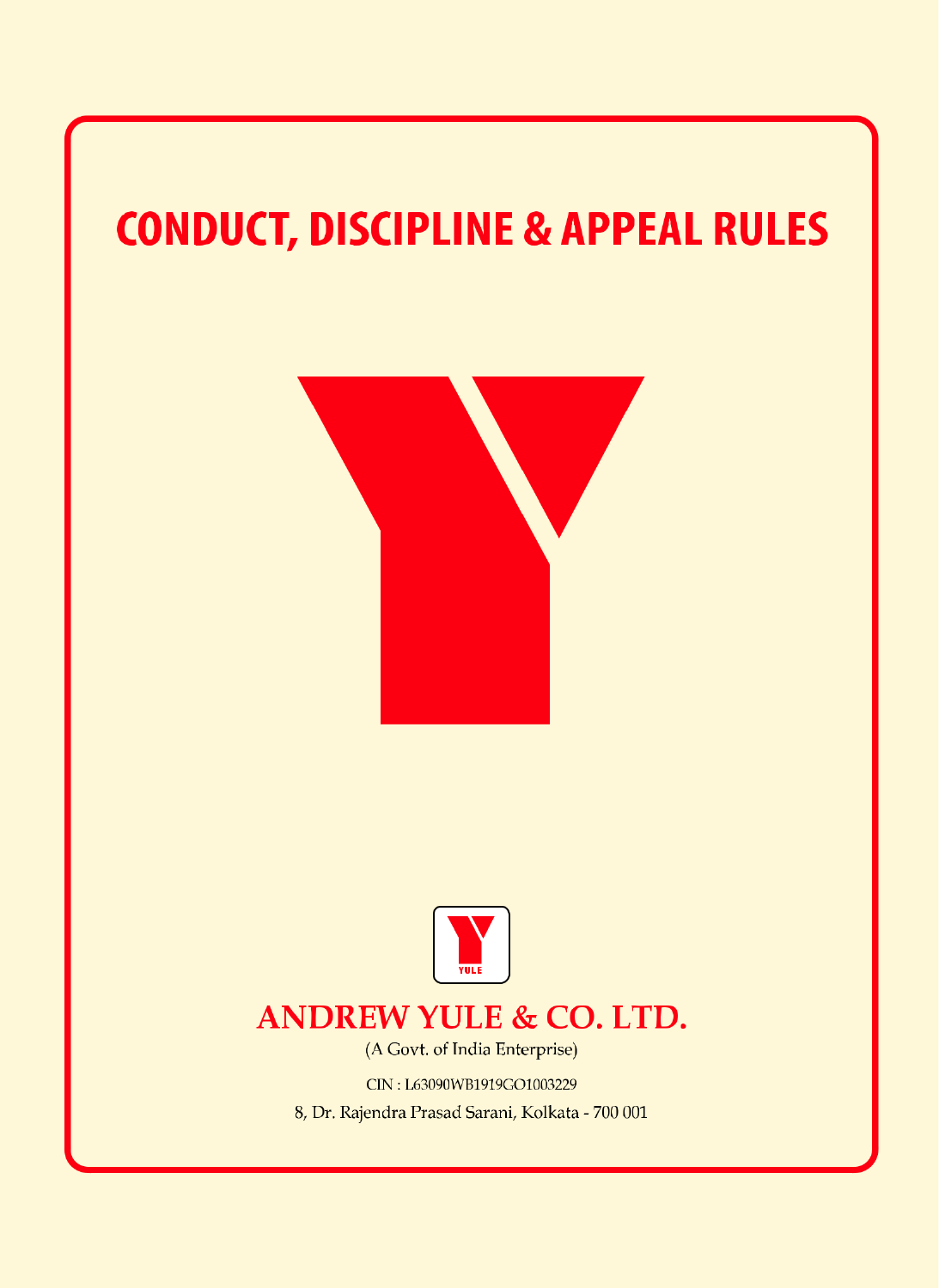# **CONDUCT, DISCIPLINE & APPEAL RULES**





# **ANDREW YULE & CO. LTD.**

(A Govt. of India Enterprise)

CIN: L63090WB1919GO1003229

8, Dr. Rajendra Prasad Sarani, Kolkata - 700 001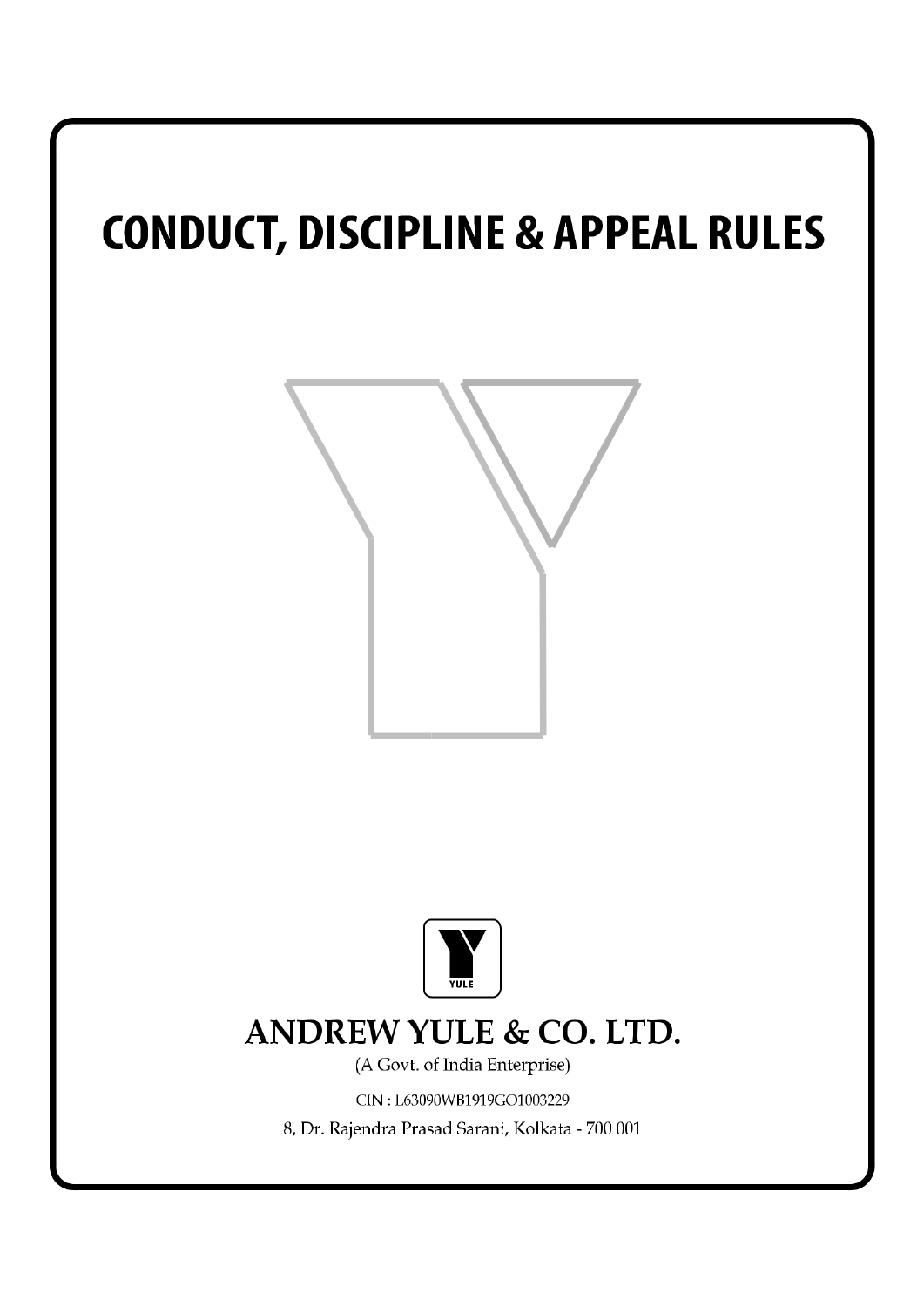April 01, 2022

#### **SANJOY BHATTACHARYA**

*Chairman & Managing Director*

*Dear Colleague,*

*The Conduct, Discipline and Appeal (CDA) Rules for Executives and Non Unionised Supervisors of M/s. Andrew Yule & Co., Ltd. was last printed and circulated amongst Executives and Non Unionised Supervisors in January, 2017.*

*Subsequently, a "Consolidated Model Conduct, Discipline and Appeal (CDA) Rules for CPSEs 2017" had been forwarded to the Company by Ministry of Heavy Industries and Public Enterprises, Department of Public Enterprises, Government of India vide their letter No. 15(07)/99-DPE-GM-VOL-III-FTS-2344 dated December 11, 2017 for adoption of the provisions stipulated therein in the CDA Rules of the Company.*

*The said provisions have been incorporated in the CDA Rules and it is felt that a fresh copy of "Conduct Discipline & Appeal Rules" be circulated for your information and compliance.*

*It is imperative for all Executives / Non Unionised Supervisors working in the Organisation to ensure conformity with the rules / guidelines framed by the Government of India for CPSEs. These rules provide absolute clarity on what all of us are expected to follow and I am sure that all of us will abide by the same.*

*Yours sincerely,*

Sd/-

#### SANJOY BHATTACHARYA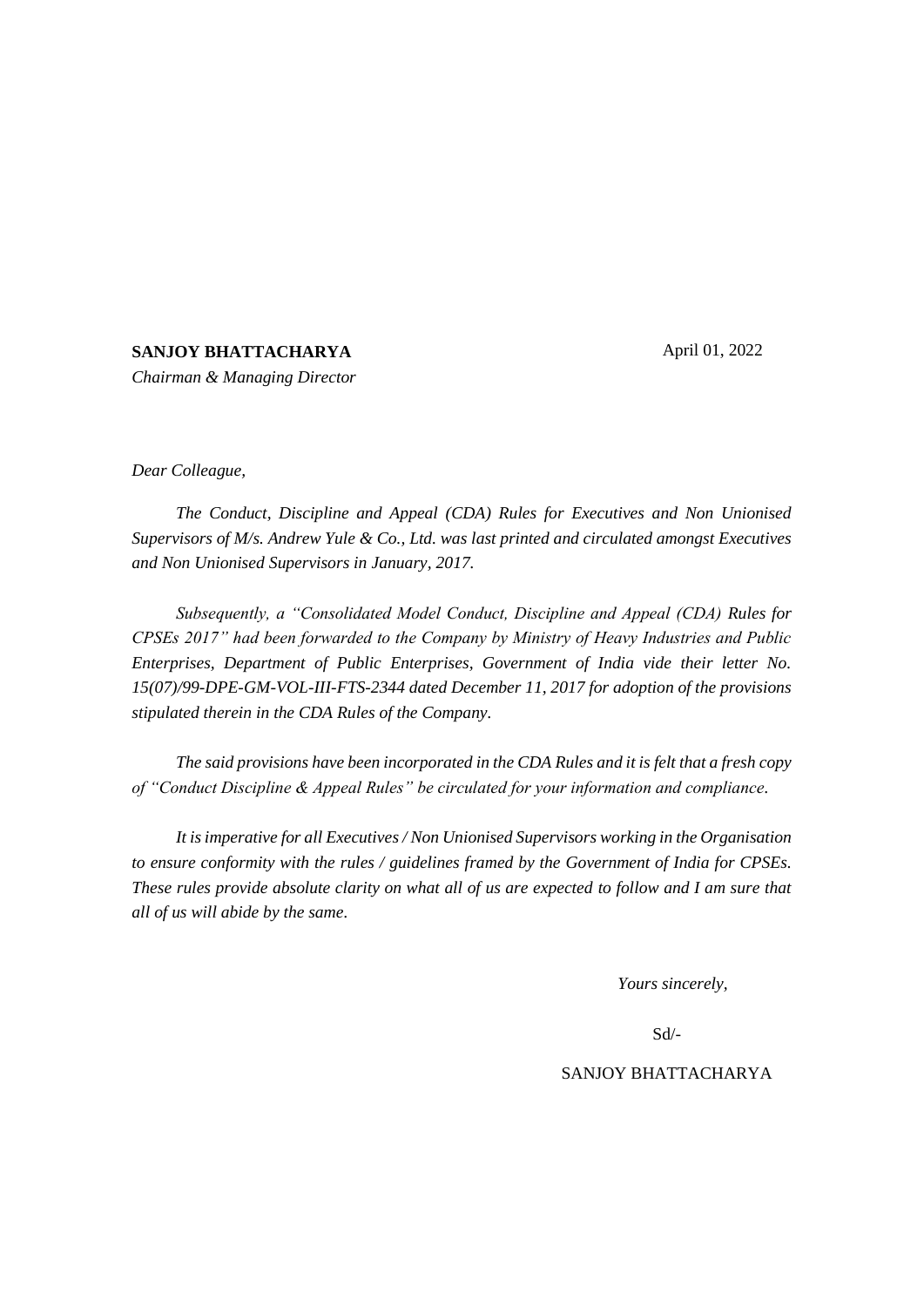# *CONDUCT, DISCIPLINE & APPEAL RULES*

#### *(Reprinted with amendments upto March 2022)*

#### **RULE 1 : SHORT TITLE AND COMMENCEMENT**

- (i) These rules may be called Conduct, Discipline & Appeal Rules, 1985 and amended upto March, 2022.
- (ii) The above rule shall come into force on April 01, 2022.

#### **RULE 2 : APPLICATION**

- (i) "These rules shall apply to all employees of the Company as defined in Rule 3(a) below including those appointed by the President/Central Government but shall not apply to those in casual employment or paid from contingencies."
- (ii) Those governed by the Standing Orders or under the Industrial Disputes Act, 1947.

#### **RULE 3 : DEFINITIONS**

In these rules, unless the context otherwise requires –

- (a) 'Appellate Authority' means the authority specified in Schedule-I appended to these rules.
- (b) 'Appointing Authority' in relation to an employee means the authority empowered to make appointments to the class or grade in which the employee is for the time being included or the post which the employee for the time being holds.
- (c) 'Board' means the Board of Directors of the respective Cos. and includes, in relation to the exercise of powers, any Committee of the Board of Management or any Officer of the company to whom the respective Board delegates any of its powers.
- (d) 'Chairman and Managing Director' means the Chairman and Managing Director of the Andrew Yule & Co. Ltd.
- (e) 'Company' means, the Andrew Yule & Co. Ltd.
- (f) 'Competent Authority' means the Authority empowered by Board of Directors as listed in Schedule-I by any general or special rule or order to discharge the function or use the powers specified in the rule or order.
- (g) 'Disciplinary Authority' means the authority as listed in Schedule-I appended to these rules and competent to impose any of the penalties specified in Rule 23.
- (h) 'Employee' means a person employed in M/s. Andrew Yule & Co., Ltd. as Executive (E1 to E8) or as Non Unionised Supervisor (S1 to S8) and includes a person in whose case the President of India or the Central Government is the appropriate authority and persons on deputation to the Company, but does not include work charged, casual or contingent staff.
- (i) Family in relation to an employee includes-
	- (i) The wife or husband as the case may be of the employee, whether residing with him/her or not but does not include a wife or husband as the case may be if separated from the employee by a decree or order of a Competent Court;
	- (ii) Sons or daughters or step-sons or step-daughters of the employee and wholly dependent on him/ her, but does not include a child or step-child who is no longer in any way dependant on the employee or of whose custody the employee has been deprived of by or under any law;
	- (iii) Any other person related, whether by blood or marriage to the employee or to such employee's wife/husband and wholly dependent on such employee.
- (j) 'Government' means the Government of India.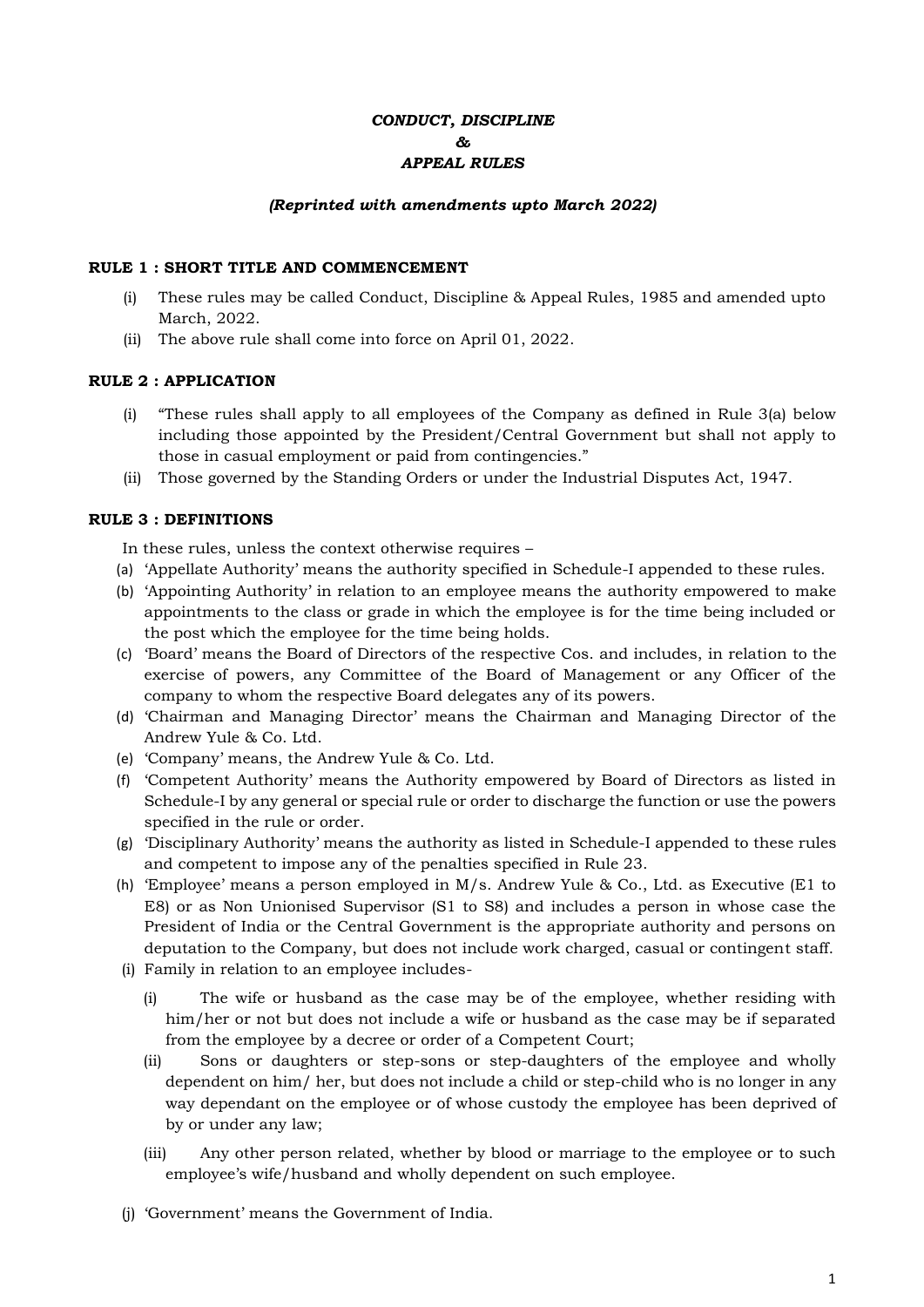- (k) 'Inquiry Authority' means an Employee or Committee of Employees duly constituted under these rules by disciplinary authority to enquire into allegations of misconduct levelled against one or more than one charge sheeted employee.
- (l) Public servant shall mean and includes a person as defined in Section 2(1) (o) read with Section 14(f) of the Lokpal and Lokayukta Act 2013 as amended from time to time.
- (m) 'Reviewing Authority' means the authority specified in Schedule-I attached to these rules.

#### **RULE 4 : GENERAL**

- 1) Every employee of the CPSE shall at all times
	- (i) Maintain absolute integrity;
	- (ii) Maintain devotion to duty;
	- (iii) Do nothing which is unbecoming of a public servant;
	- (iv) Commit oneself to and uphold the supremacy of the Constitution and democratic values;
	- (v) Defend and uphold the sovereignty and integrity of India, the security of the State, public order, decency and morality;
	- (vi) Maintain high ethical standards and honesty;
	- (vii) Maintain political neutrality;
	- (viii) Promote the principles of merit, fairness and impartiality in the discharge of duties;
	- (ix) Maintain accountability and transparency;
	- (x) Maintain responsiveness to the public, particularly to the weaker section;
	- (xi) Maintain courtesy and good behaviour with the public;
	- (xii) Take decisions solely in public interest and use or cause to use public resources efficiently, effectively and economically;
	- (xiii)Declare any private interests relating to the Employee's public duties and take steps to resolve any conflicts in a way that protects the public interest;
	- (xiv) Not place oneself under any financial or other obligations to any individual or organization which may influence the employee in the performance of one's official duties;
	- (xv) Not misuse one's position as public servant and not take decisions in order to derive financial or material benefits for oneself, one's family or one's friends;
	- (xvi) Make choices, take decisions and make recommendations on merit alone;
	- (xvii) Act with fairness and impartiality and not discriminate against anyone, particularly the poor and the under-privileged sections of society;
	- (xviii) Refrain from doing anything which is or may be contrary to any law, rules, regulations and established practices;
	- (xix)Maintain discipline in the discharge of one's duties and be liable to implement the lawful orders duly communicated to the employee;
	- (xx) Maintain confidentiality in the performance of one's official duties as required by any laws for the time being in force, particularly with regard to information, disclosure of which may prejudicially affect the sovereignty and integrity of India, the security of the State, strategic, scientific or economic interests of the State, friendly relation with foreign countries or lead to incitement of an offence or illegal or unlawful gain to any person;
	- (xxi)Perform and discharge one's duties with the highest degree of professionalism and dedication to the best of his/her abilities.
	- 2) (i) Every employee of the CPSE holding a supervisory / managerial post shall take all possible steps to ensure the integrity and devotion to duty of all employees for the time being under his/her control and authority.

(ii) No employee of CPSE shall, in the performance of his/her official duties, or in the exercise of powers conferred on the employee, act otherwise than in his/her best judgement except when employee is acting under the direction of his/her official superior;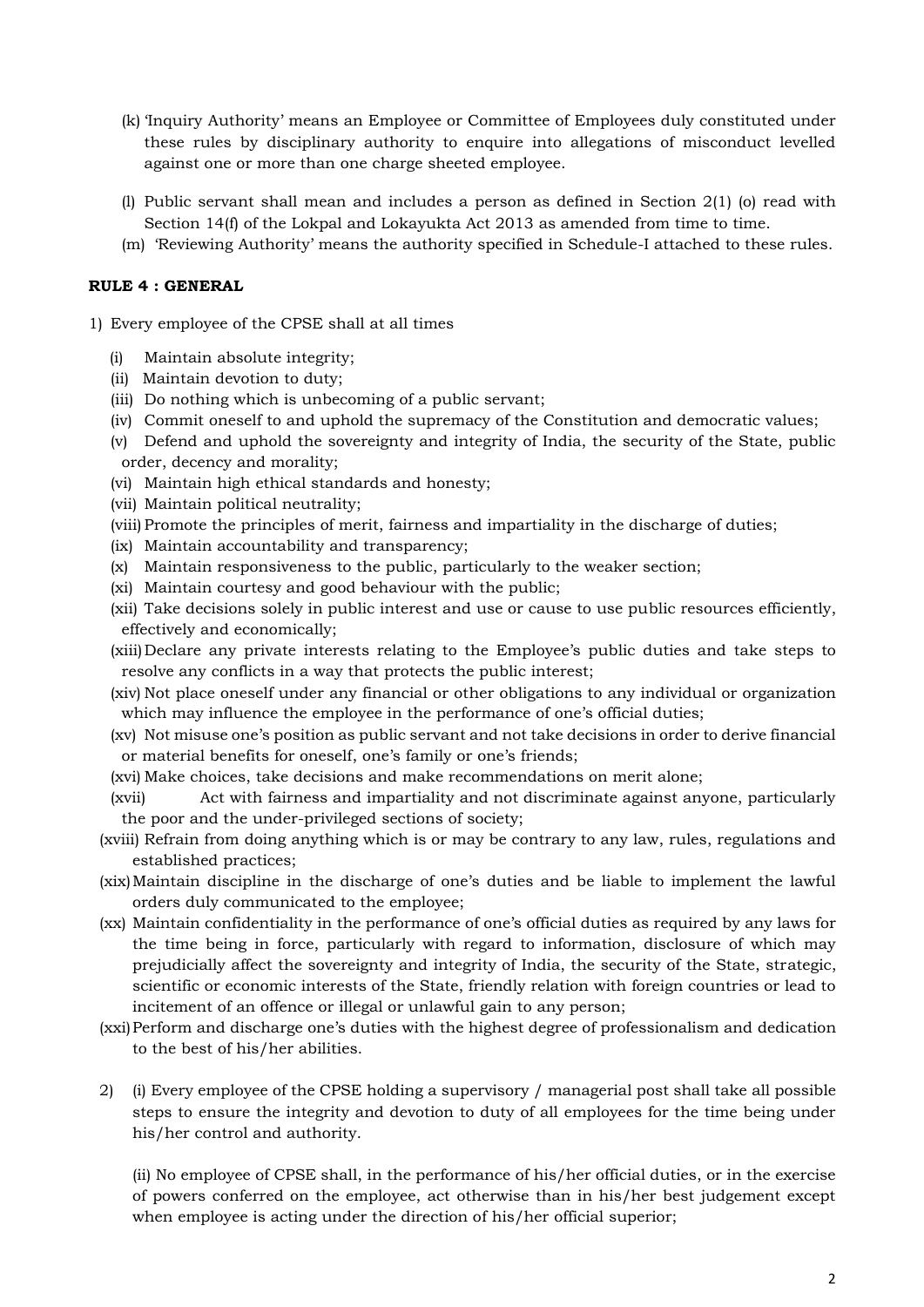(iii)The direction of the official superior shall ordinarily be in writing. Oral direction to subordinates shall be avoided, as far as possible. Where the issue of oral direction becomes unavoidable, the official superior shall confirm it in writing immediately thereafter;

(iv) An employee who has received oral direction from his/her official superior shall seek confirmation of the same in writing as early as possible, whereupon it shall be the duty of the official superior to confirm the direction in writing.

- Explanation I An employee who habitually fails to perform the task assigned to the employee within the time set for the purpose and with the quality of performance expected of the employee shall be deemed to be lacking in devotion to duty within the meaning of clause (ii) of sub-rule (1).
- Explanation II Nothing in clause (ii) of sub-rule (2) shall be construed as empowering an Employee to evade his/her responsibilities by seeking instructions from, or approval of, a superior officer or authority when such instructions are not necessary under the scheme of distribution of powers and responsibilities.

2A) Promptness and Courtesy

No employee shall -

- (a) In the performance of his/her official duties, act in a discourteous manner;
- (b) In his/her official dealings with the public or otherwise adopt dilatory tactics or wilfully cause delays in disposal of the work assigned to him/her.
- 2B) Observance of Government's policies
	- Every employee shall, at all times -
	- (i) Act in accordance with the Government's policies regarding age or marriage, preservation and environment, protection or wildlife and cultural heritage;
	- (ii) Observe the Government's policies regarding prevention of crime against women.
- 3) Prohibition of sexual harassment of women
- (1) No employee shall indulge in any act of sexual harassment of any woman at any work place.
- (2) Every employee who is in-charge of a work place shall take appropriate steps to prevent sexual harassment to any woman at the work place.

Explanation (I) For the purpose of this rule :-

- (a) "Sexual Harassment" includes any one or more of the following acts or behaviour (whether directly or by implication) namely :-
	- (i) Physical contact and advances; or
	- (ii) A demand or request for sexual favours; or
	- (iii) Making sexually coloured remarks; or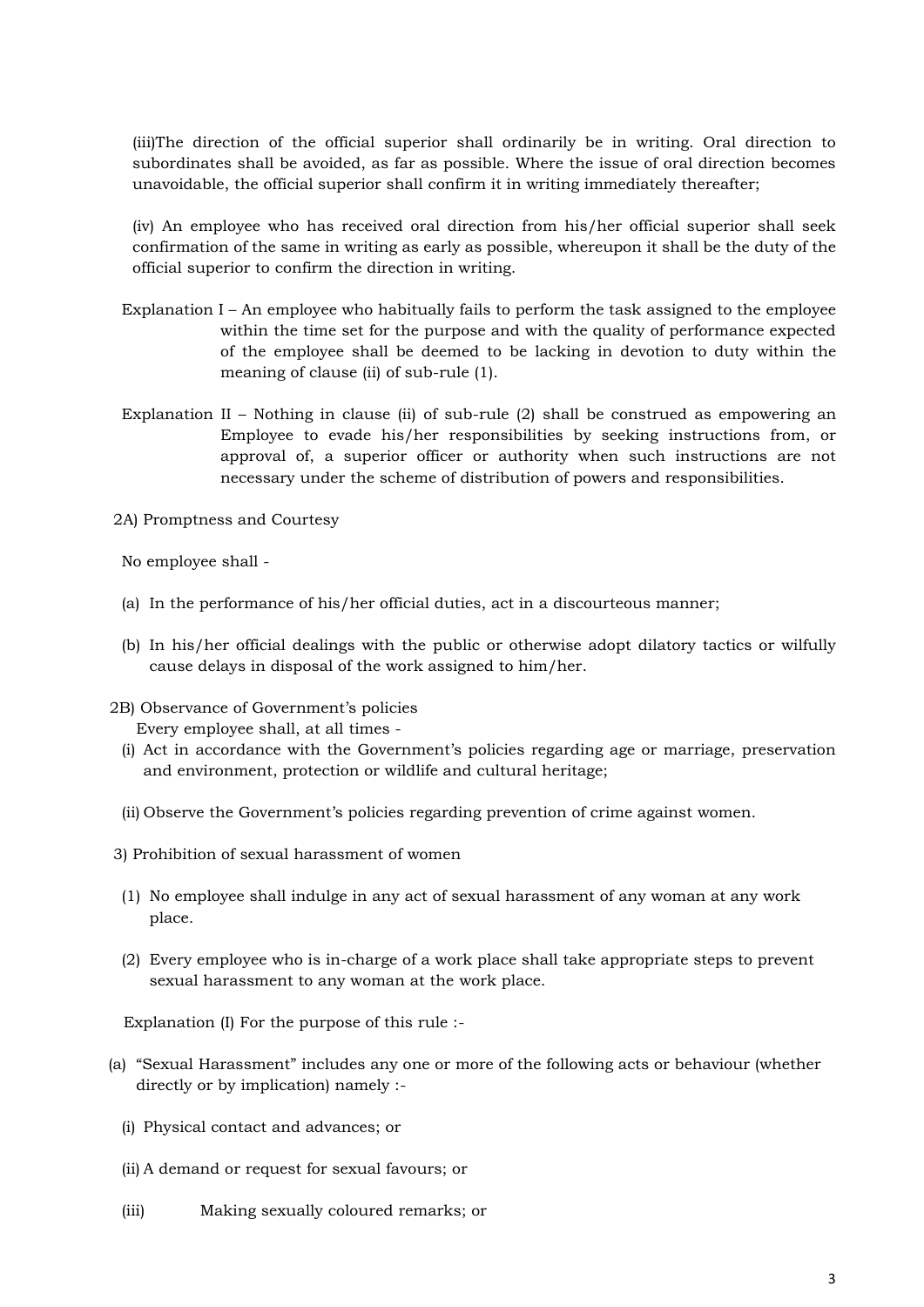- (iv)Showing pornography; or
- (v) Any other unwelcome physical, verbal, non-verbal conduct of a sexual nature.
- (b) The following circumstances, among other circumstances, if it occurs or is present in relation to or connected with any act or behaviour of sexual harassment may amount to sexual harassment.
	- (i) Implied or explicit promise of preferential treatment in employment; or
	- (ii) Implied or explicit threat of detrimental treatment in employment; or
	- (iii) Implied or explicit threat about her present or future employment status; or
	- (iv)Interference with her work or creating an intimidating or offensive or hostile work environment for her; or
	- (v) Humiliating treatment likely to affect her health or safety.
- (c) "Workplace" includes :-
	- (i) Any department, organisation, undertaking, establishment, enterprise, institution, office, branch or unit which is established, owned, controlled or wholly or substantially financed by funds provided directly or indirectly by the Central Government;
	- (ii) Hospitals or nursing homes;
	- (iii) Any sports institute, stadium, sports complex or competition or games venue, whether residential or not used for training, sports or other activities relating thereto;
	- (iv) Any place visited by the employee arising out of or during the course of employment including transportation provided by the employer for undertaking such journey;
	- (v) A dwelling place or a house related to or connected in course of official dealings.

#### **RULE 5 : MISCONDUCT**

Without prejudice to the generality of the term 'misconduct', the following acts of omission and commission shall be treated as misconduct :-

- 1) Theft, fraud or dishonesty in connection with business or property of the Company or of property of another person within the premises of the Company.
- (2) Taking or giving bribes or any illegal gratification.
- (3) Possession of pecuniary resources or property disproportionate to the known sources of income by the employee or on his/her behalf by another person, which the employee cannot satisfactorily account for.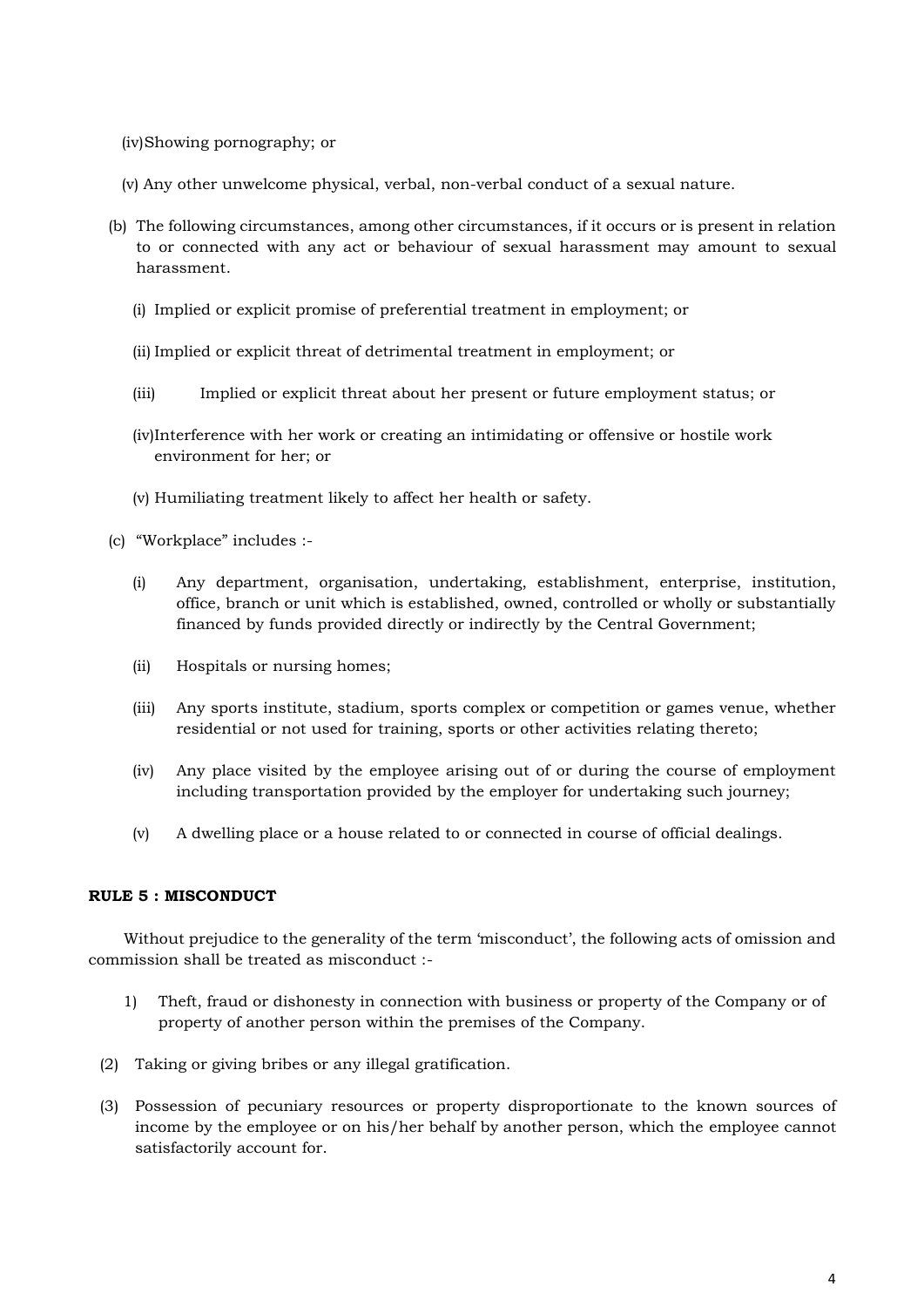- (4) Furnishing false information regarding name, age, father's name, qualification, ability or previous service or any other matter germane to the employment at the time of employment or during the course of employment.
- (5) Acting in a manner prejudicial to the interest of the Company.
- (6) Wilful insubordination or disobedience whether or not in combination with others, of any lawful and reasonable order of his/her superior.
- (7) Absence without leave or overstaying the sanctioned leave for more than four consecutive days without sufficient grounds or proper or satisfactory explanation.
- (8) Habitual late or irregular attendance.
- (9) Neglect of work or negligence in the performance of duty including malingering or slowing down of work.
- (10) Damage to any property of the Company.
- (11) Interference or tampering with any safety devices installed in or about the premises of the Company.
- (12) Drunkenness or riotous or disorderly or indecent behaviour in the premises of the Company or outside such premises where such behaviour is related to or connected with the employment.
- (13) Gambling within the premises of the establishment.
- (14) Smoking anywhere within the premises of all offices, factory establishments, godowns and such other places of M/s. Andrew Yule & Co., Ltd. across the country.
- (15) Collection without the permission of the competent authority of any money within the premises of the Company except as sanctioned by any law of the land for the time being in force or rules of the Company.
- (16) Sleeping while on duty.
- (17) Commission of any act which amounts to a criminal offence involving moral turpitude.
- (18) Absence from the employee's appointed place of work without permission or sufficient cause.
- (19) Purchasing properties, machinery, stores, etc., from or selling properties, machinery, stores, etc. to the Company without express permission in writing from the competent authority.
- (20) Commission of any acts subversive of discipline or of good behaviour.
- (21) Abetment of or attempt at abetment of any act which amounts to misconduct.
- (22) "Obtaining donations/ advertisements/ sponsorship etc. by the associations/ NGOs formed by either employees or their spouse/ family members etc. from the contractors, vendors,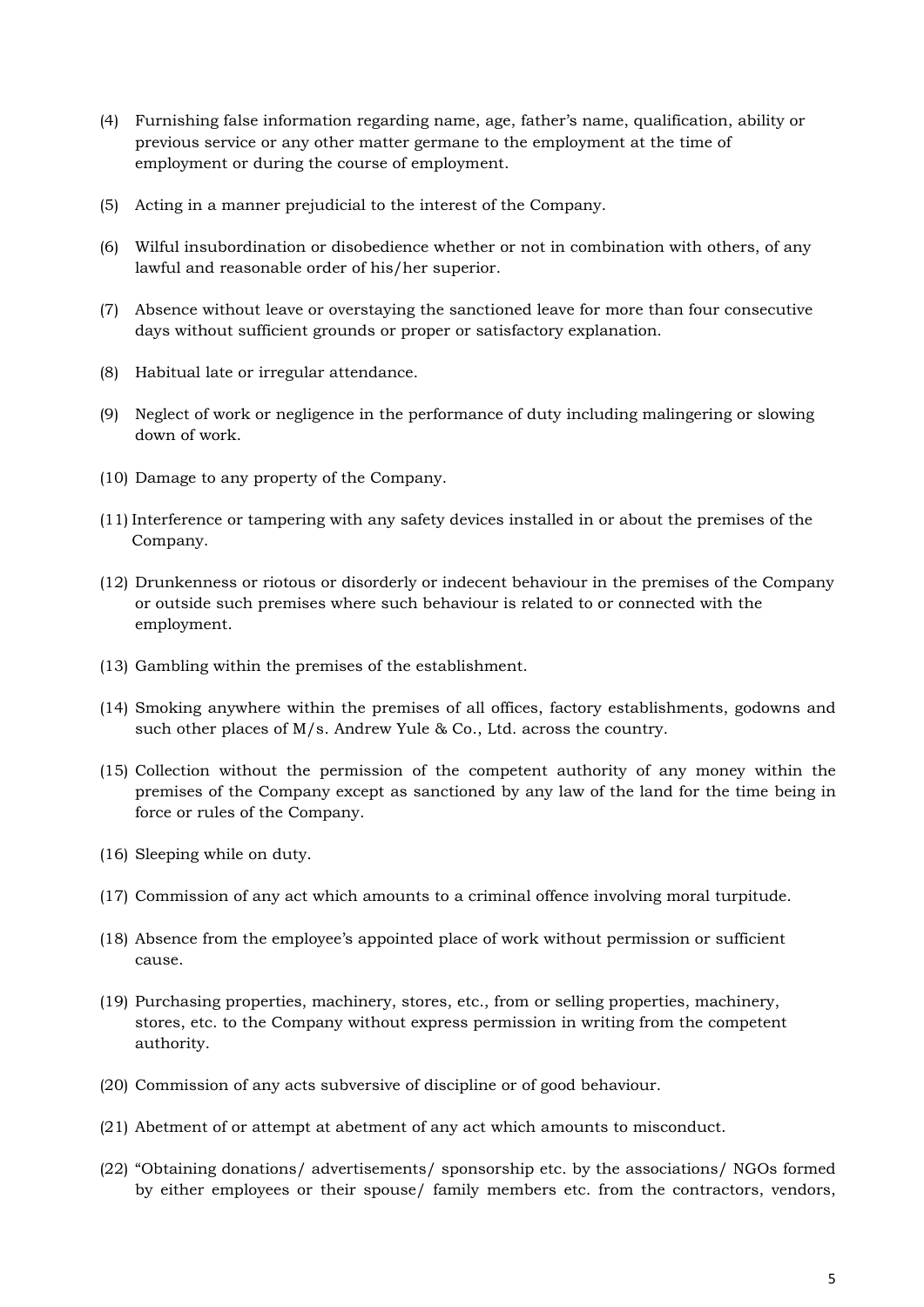customers or other persons having commercial relationship/ official dealings with the CPSE will be treated as misconduct".

*Note : The above instances of misconduct are illustrative in nature, and not exhaustive.*

# **RULE 6 : EMPLOYMENT OF NEAR RELATIVES OF THE EMPLOYEE OF THE COMPANY IN ANY COMPANY OR FIRM ENJOYING PATRONAGE OF THE COMPANY**

- (1) No employee shall use his/her position or influence directly or indirectly to secure employment for any person related, whether by blood or marriage to the employee or to the employee's wife or husband, whether such person is dependant on the employee or not.
- (2) No employee shall, except with the previous sanction of the competent authority, permit his/her son, daughter or any member of the family to accept employment with any company or firm with which he/she has official dealings, or any company or firm, having official dealings with the Company.

Provided that where the acceptance of the employment cannot await the prior permission of the competent authority, the employment may be accepted provisionally subject to the permission of the competent authority, to whom the matter shall be reported forthwith.

(3) No employee shall in the discharge of his/her official duties deal with any matter or give or sanction any contract to any company or firm or any other person if any member of his/her family is employed in that company or firm or under that person or if he/she or any member of his/her family is interested in such matter or contract in any other matter and the employee shall refer every such matter or contract to his/her official superior and the matter or the contract shall thereafter be disposed of according to the instructions of the authority to whom the reference is made.

#### **RULE 7 : TAKING PART IN DEMONSTRATION**

No employee of the Company shall engage himself/herself or participate in any demonstration which involves incitement to an offence.

#### **RULE 7(a) : RESTRICTIONS ON TAKING PART IN POLITICAL ACTIVITIES**

Executives/Non Unionised Supervisors of the Company are prohibited :

- (i) To be an office-bearer of a political party or an organisation group which takes part in politics.
- (ii) To take part in or assist in any manner in any movement/ agitation or demonstration of a political nature.
- (iii) To take part in an election to any legislature or local authority.
- (iv) To canvass in any election to any legislature or local authority.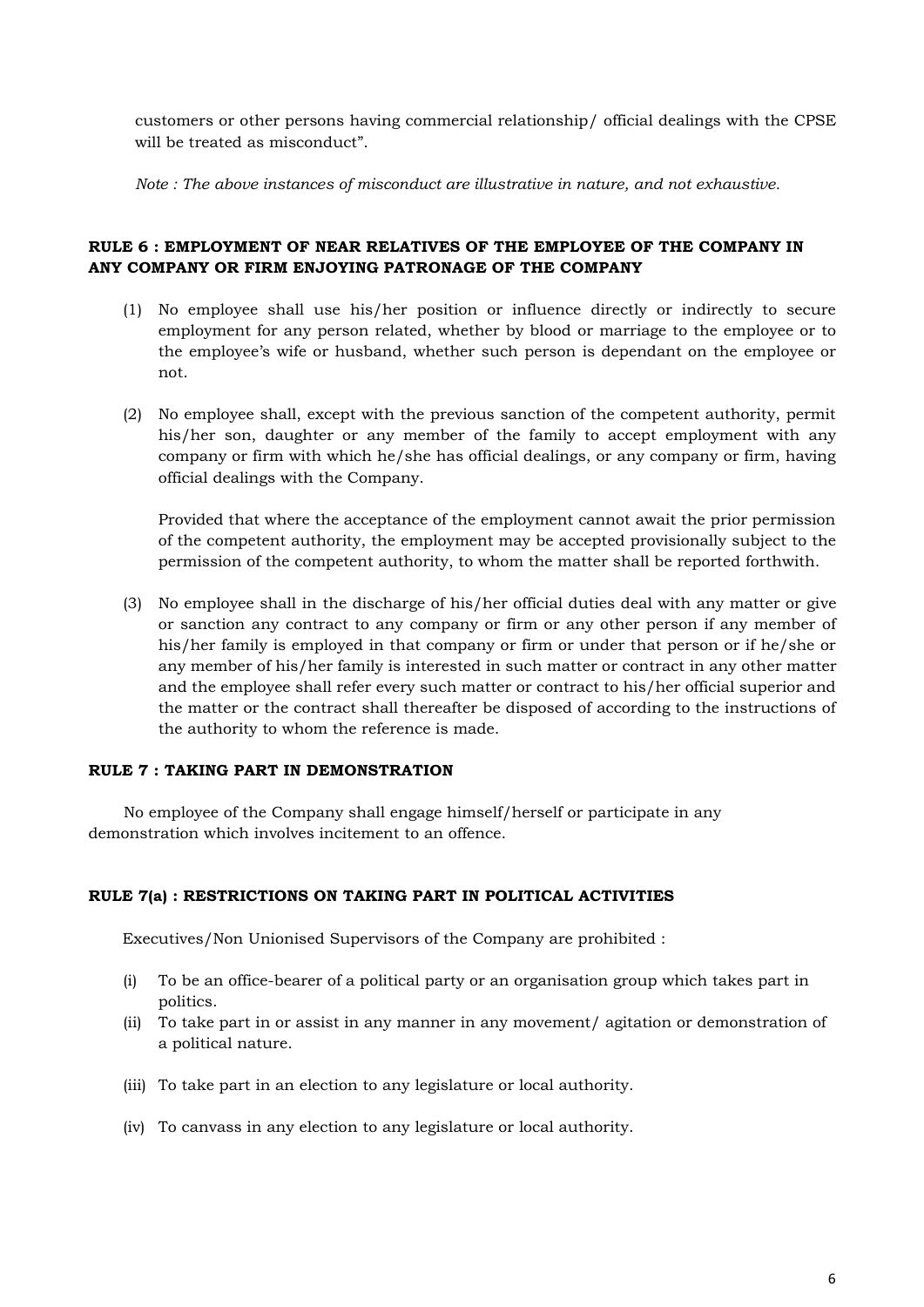#### **RULE 8 : CONNECTION WITH ELECTRONIC AND PRINT MEDIA**

- (1) No employee of the Company shall, except with the previous sanction of the competent authority, own wholly or in part, or conduct or participate in the editing or management of any newspaper or other periodical publication.
- (2) No employee of the Company shall, except with the previous sanction of the competent authority or the prescribed authority, or in the bonafide discharge of his/her duties, participate in a broadcast or contribute any article or write any letter either in his/her own name or anonymously, pseudonymously, or in the name of any other person to any publication :

Provided that no such sanction shall be required if such broadcast or such contribution is of a purely literary, artistic or scientific character.

#### **RULE 9 : CRITICISM OF GOVERNMENT AND THE COMPANY**

No employee shall, in any electronic and print media or in any document published under his/her name or in the name of any other person or in any communication to the press, or in any public utterances, make any statement : -

- (a) Which has the effect of adverse criticism of any policy or action of the Central or State Governments, or of the Company; or
- (b) Which is capable of embarrassing the relations between the Company and the public :

Provided further that nothing in these rules shall apply to any statement made or views expressed by an employee, of purely factual nature which are not considered to be of a confidential nature, in his/her official capacity or in due performance of the duties assigned to him/her :

Provided further that nothing contained in this clause shall apply to bonafide expression of views by him/her as an office bearer of a recognised trade union for the purpose of safeguarding the conditions of service of such employees or for securing an improvement thereof.

#### **RULE 10 : EVIDENCE BEFORE COMMITTEE OR ANY OTHER AUTHORITY**

(1) Save as provided in sub-rule (3), no employee of the Company shall, except with the previous sanction of the competent authority, give evidence in connection with any inquiry conducted by any person, committee or authority.

(2) Where any sanction has been accorded under sub-rule (1), no employee giving such evidence shall criticise the policy or any action of the Central Government or of State Governments or of the Company.

- (3) Nothing in this apply to
	- (a) evidence given at any inquiry before an authority appointed by the Government, Parliament or a State Legislature or any Company of the group.
	- (b) evidence given in any judicial inquiry; or
	- (c) evidence given at any departmental inquiry ordered by authorities subordinate to the Government.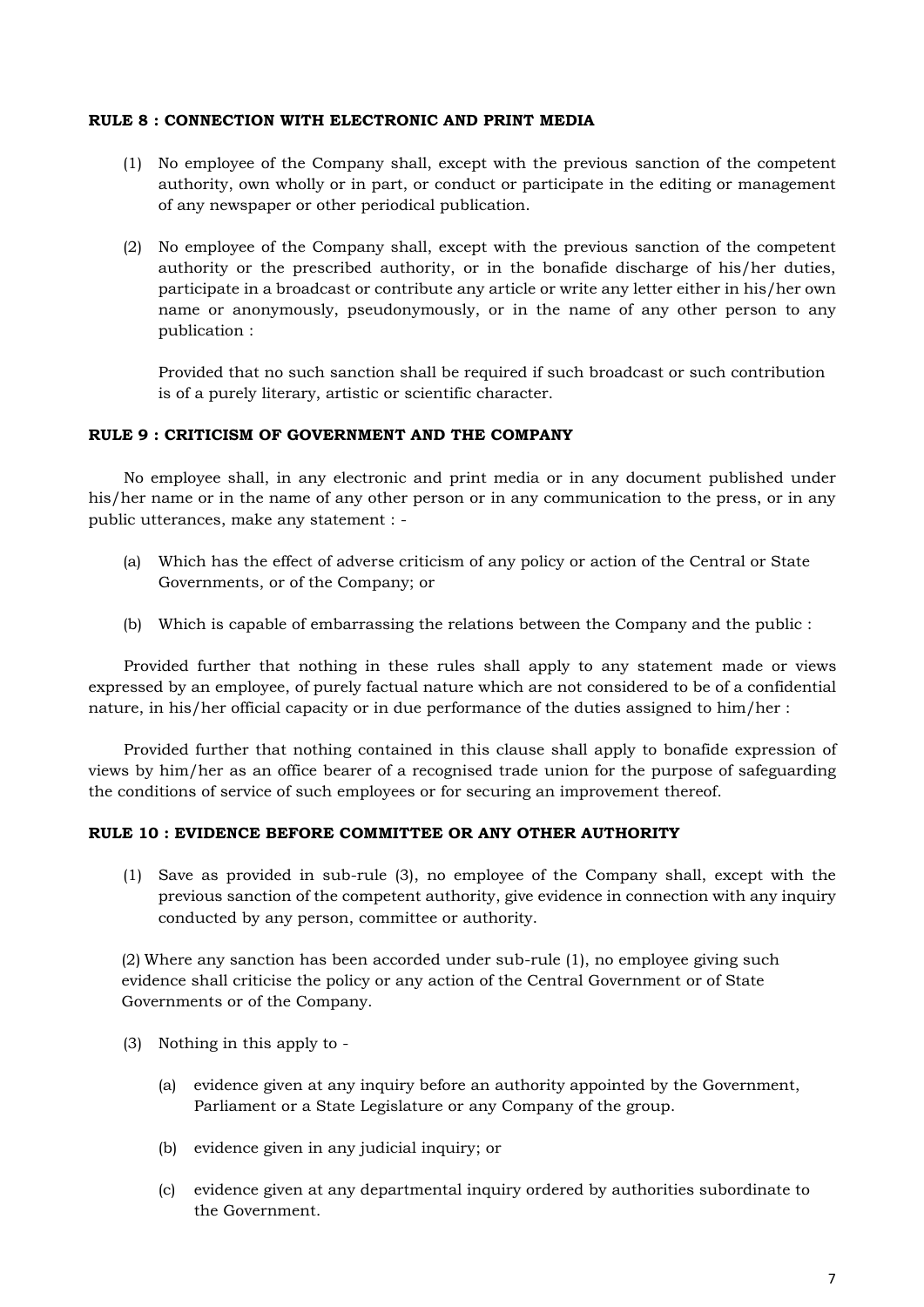#### **RULE 11 : UNAUTHORISED COMMUNICATION OF INFORMATION**

No employee shall, except in accordance with any general or special order of the Company or in the performance in good faith of the duties assigned to him/her, communicate, directly or indirectly, any official document or any part thereof to any officer or other employee, or any other person to whom he/ she is not authorised to communicate such document or information.

#### **RULE 12 : GIFTS**

(1) Save as otherwise provided in these rules, no employee of the Company shall accept or permit any member of his/her family or any other person acting on his/her behalf, to accept any gift.

Explanation : The expression "gift" shall include free transport, board, lodging or other service or any other pecuniary advantage when provided by any person other than a near relative or a personal friend having no official dealings with the employee.

Note : An employee of the Company shall avoid acceptance of lavish or frequent hospitality from any individual or firm having official dealings with him/her.

- (2) On occasions such as weddings, anniversaries, funerals, birthdays or religious functions, when the making of gifts is in conformity with the prevailing religious or social practices, an employee of the Company may accept gifts from his/her near relatives but he/she shall make a report to the competent authority if the value of the gift exceeds :
	- i) Rupees Twenty Five Thousand in case incumbent holds Executive Post.
	- ii) Rupees Fifteen Thousand in case incumbent holds Non Executive Post.
- (3) On such occasions as are specified in sub-rule (2) of Rule 12, an employee of the Company may accept gifts from his/her personal friends having no official dealings with him/her, but he/ she shall make a report to the competent authority if the value of any such gift exceeds: Rupees One Thousand Five Hundred in the case of Executives and Non Executives.
- (4) In any other case, an employee of the Company shall not accept or permit any other member of his/her family or any other person acting on his/her behalf to accept any gift without the sanction of the competent authority if the value thereof exceeds : Rupees Five Thousand in the case of Executives and & Non Executives Rupees Two Thousand in case of Non Executives.

Provided that when more than one gift has been received from the same person/firm within a period of 12 months, the matter shall be reported to the competent authority if the aggregate value of the gifts exceeds Rs. 25000/- & Rs. 15000/- in case of Executives and Non Executives respectively.

[Inserted in reference to DPE OM No. 15(07)/ 99-DPE-GM-VOL-III-FTS-2344 Dated 9th October, 2019.].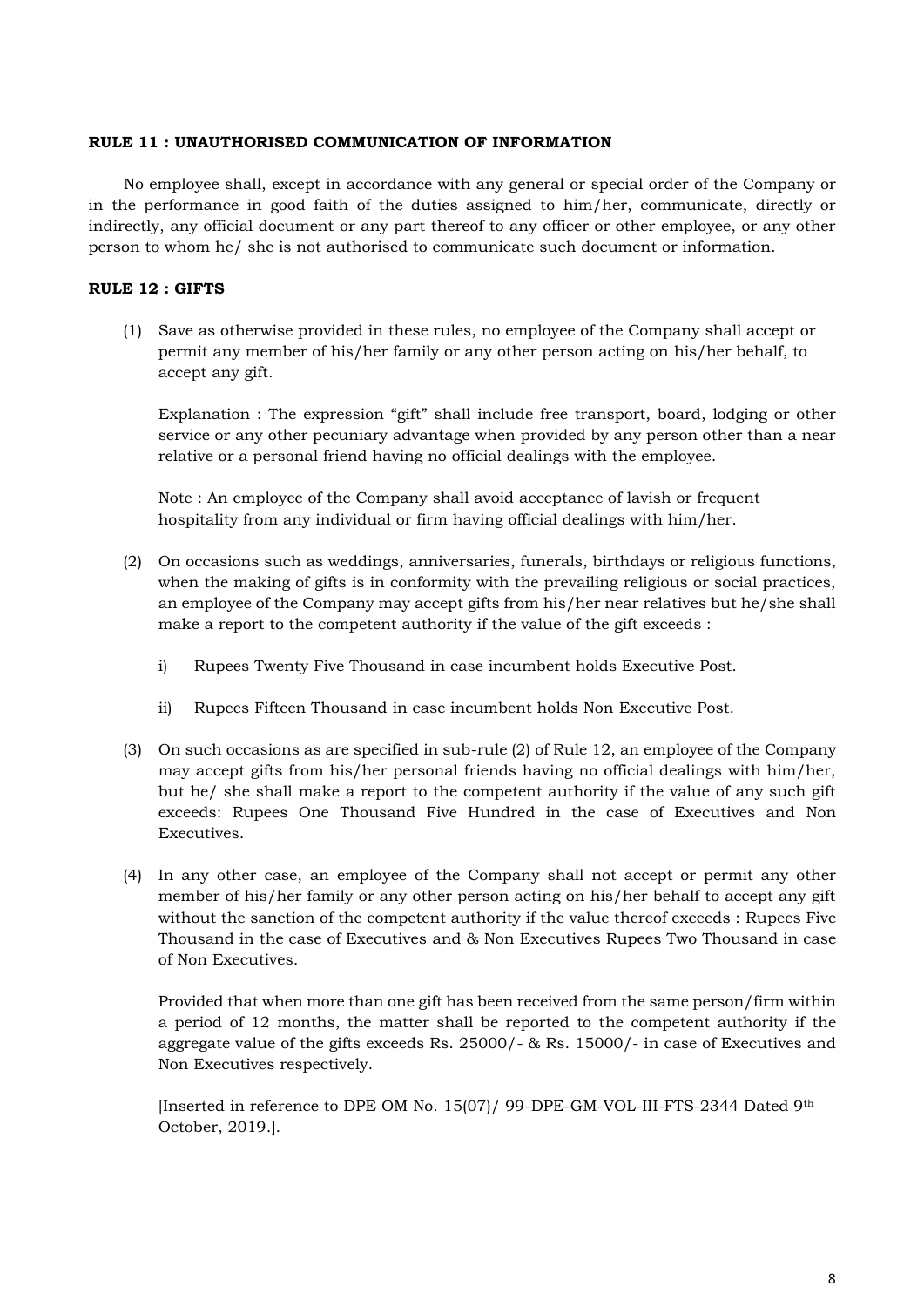#### **RULE 12 (A): NO EMPLOYEE OF THE COMPANY SHALL** –

- (1) give or take or abet the giving or taking of dowry; or
- (2) demand, directly or indirectly, from the parents or guardian of a bride or bridegroom, as the case may be, any dowry.

Explanation: For the purposes of this rule 'dowry' has the same meaning as in the Dowry Prohibition Act, 1961 (28 of 1961).

#### **RULE 13 : PRIVATE TRADE OR EMPLOYMENT**

(1) No employee of the Company shall except with the previous sanction of the competent authority, engage directly or indirectly in any trade or business or undertake any other employment;

Provided that an employee may, without such sanction, undertake honorary work of a social or charitable nature or occasional work of literary, artistic or scientific character, subject to the conditions that his/ her official duties do not thereby suffer.

- (2) Every employee of the Company shall report to the competent authority if any member of his/ her family is engaged in a trade or business or owns or manages an insurance agency or commission agency.
- (3) No employee of the Company shall, without the previous sanction of the competent authority except in the discharge of his/her official duties, take part in the registration, promotion or management of any bank or other company which is required to be registered under the Companies Act, 1956 (1 of 1956) or other law for the time being in force or any co-operative society for commercial purposes:

Provided that an employee of the Company may take part in the registration, promotion or management of a consumer/House Building Co-operative Society/Cooperative Credit Society substantially for the benefit of employees of the Company, registered under the Cooperative Societies Act, 1912 (2 of 1912) or any other law for the time being in force, or of a literary, scientific or charitable society registered under the Societies Registration Act, 1860 (21 of I860), or any corresponding law in force.

(4) No employee of the Company shall accept any fee or any pecuniary advantage for any work done by him/ her for any public body or any private person without the sanction of the competent authority.

#### **RULE 13(a) : DEALING IN SHARES OF CPSEs**

- 1) A full-time Director or any executive/employee involved in the decision making process of fixation of price of an IPO/FPO of shares of a CPSE shall not apply either himself/herself or through any member of his/her family or through any other person acting on his/her behalf for allotment of shares (which includes all types of equity related instruments) in an IPO/FPO of such CPSEs, provided that Directors/employees of CPSEs may apply for allotment of shares out of the category of preferential quota reserved for employees/Directors of the CPSE.
- 2) All executives/employees including full time Directors of CPSEs who are in possession of unpublished price sensitive information would be prohibited from dealing/transacting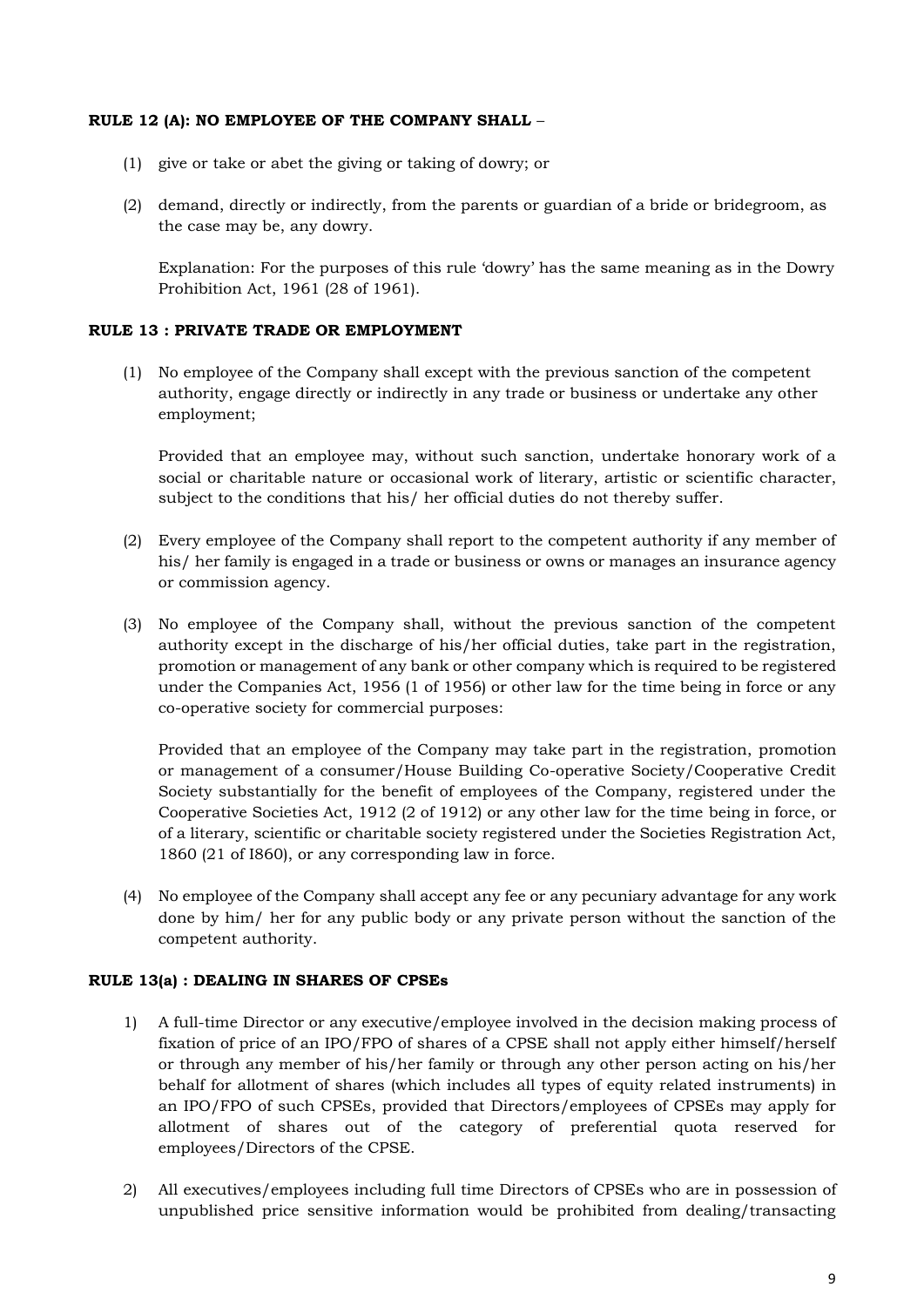either in their own name or through any member of their family in the shares of their own company.

- 3) Full-time Director or executives/employee of a CPSE or any member of his/her family or any person acting on his/her behalf shall not apply for shares out of any preferential quota reserved for employees/Directors of other companies.
- 4) All employees of the CPSEs would be required to disclose to the company all transactions of purchase/sale in shares worth two months basic pay or more in value or existing holding/interest in the shares worth two months basic pay or more in his/her own company either in his/her own name or in the name of any family member to report to the company indicating quantity, price, date of transaction and nature of interest within 4 working days.

[Inserted in reference to DPE OM No. 15(7)/1999-DPE(GM)-GL-95 Dated 16th June, 2009 and DPE OM No.  $15(7)/99$ -DPE(GM)-GL-95 Dated  $28<sup>th</sup>$  July, 2009. The limit is changed to two months Basic pay in accordance with Rule 16 of the CCS (Conduct) Rules, 1964, as amended.]

# **RULE 14** : **INVESTMENT, LENDING AND BORROWING**

No employee shall, save in the ordinary course of business with a bank, the Life Insurance Corporation of India, other insurance companies, NBFC or a firm of standing, borrow money from or lend money to or otherwise place himself/ herself under pecuniary obligation to any person with whom he/ she has or is likely to have official dealings or permit any such borrowing, lending or pecuniary obligation in his/her name or for his/her benefit or for the benefit of any member of his/her family.

#### **RULE 14-A** : **SPECULATION OF STOCK / SHARES OF COMPANIES**

Employee shall not speculate in any stock, share or other investment. It may also been explained that frequent purchase or sale or both, of shares, securities or other investments shall be deemed to be speculation within the meaning of this sub-rule.

With a view to enable the administrative authorities to keep a watch over such transaction an intimation may be sent in the Proforma (on the line of the proforma annexed to DoPT OM dated 07.02.2019) to the prescribed authority. If the total transaction in shares, securities, debentures or mutual funds scheme etc. exceed Six Months Basic Pay of the employee of the Company during the Calendar year (to be submitted by  $31<sup>st</sup>$  January of the subsequent calendar year).

[Inserted in reference to DPE OM No. 15(07)/ 99-DPE-GM-VOL-III-FTS-2344 Dated 9th October, 2019.].

#### **RULE 15 : INSOLVENCY AND HABITUAL INDEBTEDNESS**

- (1) An employee of the Company shall avoid habitual indebtedness unless he/she proves that such indebtedness or insolvency is the result of circumstances beyond his/her control and does not proceed from extravagance or dissipation.
- (2) An employee of the Company who applies to be, or is adjudged or declared insolvent shall forthwith report the fact to his/her competent authority.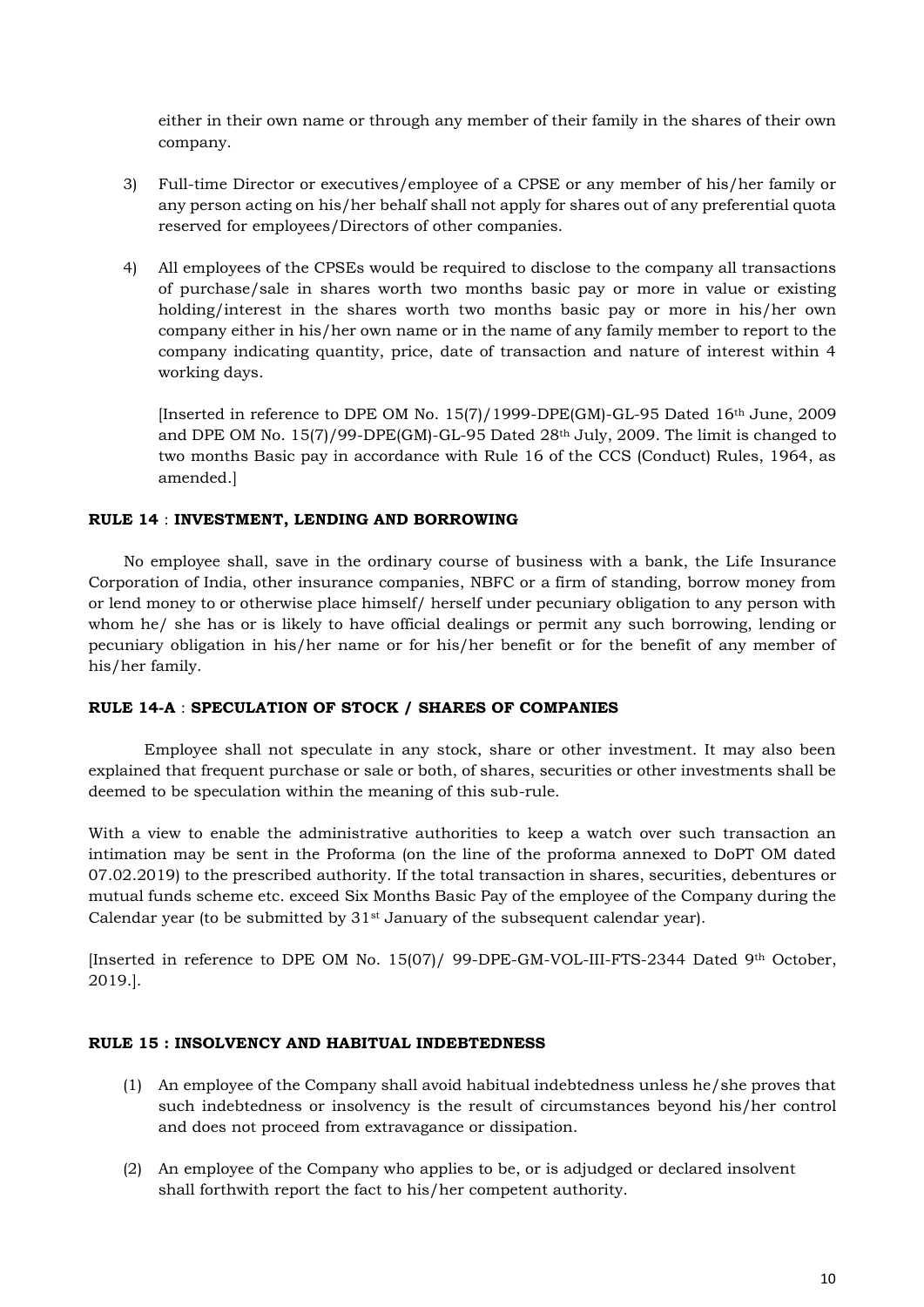#### **RULE 16 : MOVABLE, IMMOVABLE AND VALUABLE PROPERTY**

- (1) Every employee shall, on first appointment in the Company, submit a return of assets and liabilities in the prescribed form giving the particulars regarding:
	- (a) the immovable property inherited by the employee, or owned or acquired by the employee, held by employee on lease or mortgage, either in his/her own name or in the name of any member of his/her family or in the name of any other person;
	- (b) shares, debentures and cash including bank deposits inherited by the employee (or similarly) owned, acquired, or held by the employees;
	- (c) other movable property inherited by the employee or similarly owned, acquired or held by the employee if the value of such property exceeds Rs. 10,000/-.
	- (d) debts and other liabilities incurred by him/her directly or indirectly;
	- (e) every employee shall, beginning  $1<sup>st</sup>$  January, submit a return of immovable property inherited/owned/acquired once in every two years.
- (2) No employee shall, except with the previous knowledge of the competent authority, acquire or dispose of any immovable property by lease, mortgage, purchase, sale, gift or otherwise, either in his/her own name or in the name of any member of his/her family.
- (3) No employee of the Company shall, except with the previous sanction of the competent authority, enter into any transaction concerning any immovable or movable property with a person or a firm having official dealings with the employee or his/her subordinates.
- (4) Every employee of the Company shall report to the competent authority every transaction concerning movable property owned or held by him / her in his/ her own name or in the name of a member of his / her family, if the value of such property exceeds two months basic pay.

Further as shares, securities, debenture etc. Are treated as movable properties for the purpose of rule 16 (4) of the CDA Rules, if an individual transaction in respect of above instruments exceeds the amount prescribed in Rule 16 (4) the intimation to the prescribed authority would still be necessary. The intimation prescribed in 14-A above will be in addition to this, were cumulative transaction(s) i.e. sale, purchase or both in shares, securities, debentures or mutual funds etc in a year exceed the limit indicated in 14-A above.

(5) The competent authority may, at any time, by general or special order require an employee to submit, within a period specified in the order a full and complete statement of such movable or immovable property held or acquired by him/her or on his/her behalf or by any member of his/ her family as may be specified in the order. Such statement shall, if so required by the competent authority, include details of the means by which, or the source from which such property was acquired.

Explanation I – For the purpose of this rule-

The expression "movable property" includes

(a) Jewellery, insurance policies the annual premium of which exceeds two months basic pay of the employee, shares, securities and debentures;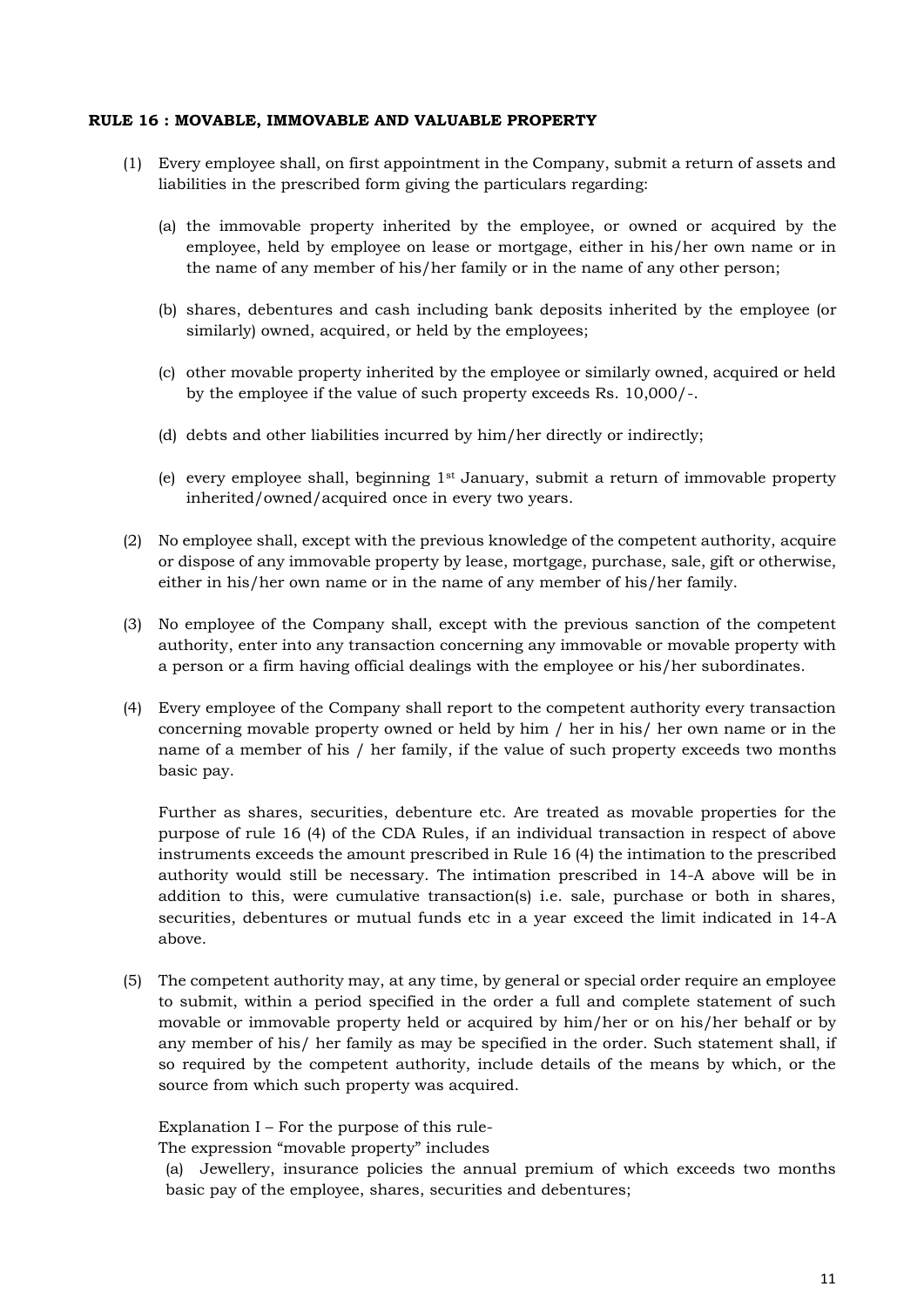- (b) All loans whether secure or not, advanced or taken by the employee;
- (c) motor cars, motor cycles, horses or any other means of conveyance, and;
- (d) refrigerators, radios, radiograms and television sets.

Explanation II – For the purpose of this rule 'lease' means, except where it is obtained from, or granted to, a person having official dealings with the employee, a lease of immovable property from year to year or for any term exceeding one year or reserving an yearly rent.

#### **RULE 17 : CANVASSING OF NON-OFFICIAL OR OTHER INFLUENCE**

No employee shall bring or attempt to bring any outside influence to bear upon any superior authority to further his/her interests in respect of matters pertaining to his/her service in the Company.

#### **RULE 18 : BIGAMOUS MARRIAGES**

- (1) No employee shall enter into, or contract, a marriage with a person having a spouse living: and
- (2) No employee, having a spouse living, shall enter into, or contract, a marriage with any person:

Provided that the Board may permit an employee to enter into, or contract, any such marriage as is referred to in clause (1) or clause (2) if it is satisfied that -

- (a) such marriage is permissible under the personal law applicable to such employee and the other party to the marriage: and
- (b) there are other ground for so doing.
- (3) A public sector employee who has married or marries a person other than that of Indian nationality, shall forthwith intimate the fact to his/her employer.

[Sub Rule 3 inserted in reference to O.M. No.  $15(1)/85$ -BPE(GM) Dated 7<sup>th</sup> February, 1985]

#### **RULE 19 : CONSUMPTION OF INTOXICATING DRINKS AND DRUGS**

Employee shall –

- (a) Strictly abide by any law relating to intoxicating drinks or drugs in force in any area in which employee may happen to be for the time being:
- (b) Not be under influence of any intoxicating drink or drug during the course of his/her duty and shall also take due care that the performance of his/her duties at any time is not affected in any way by the influence of such drink or drug; refrain from consuming any intoxicating drink or drug in a public place;
- (c) Not appear in a public place in a state of intoxication;
- (d) Not use any intoxicating drink or drug to excess.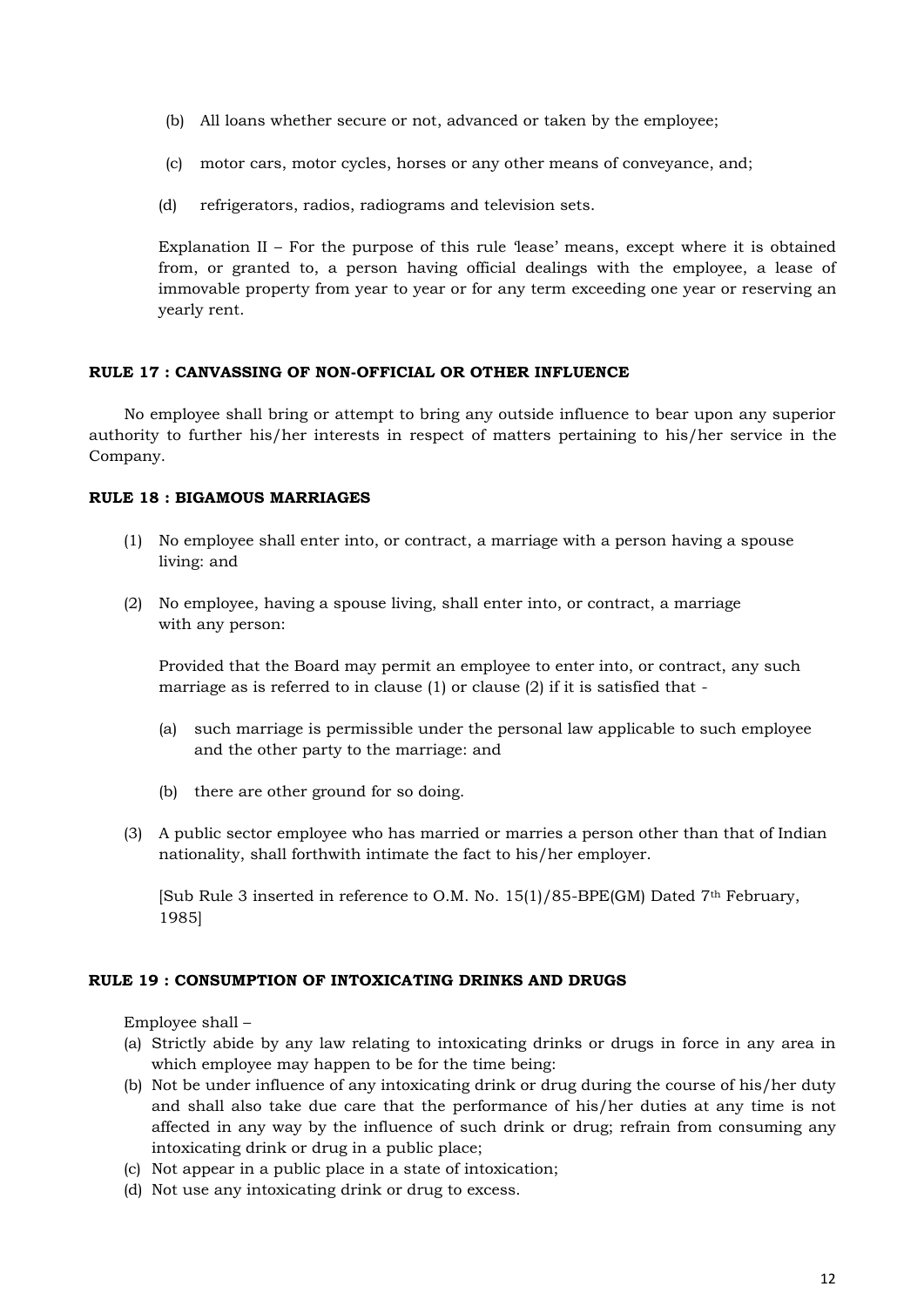Explanation: For the purpose of this rule, 'public place' means any place or premises (including a conveyance) to which the public have, or are permitted to have, acess, whether on payment or otherwise.

# **RULE 19(A) : Prohibition regarding employment of children below 14 years of age**

No Company employee shall employ to work any child below the age of 14 years.

# **RULE 20 : SUSPENSION**

- (1) The Appointing Authority or any authority to which it is subordinate or the disciplinary authority or authority empowered in that behalf by the management by general or special order may place an employee under suspension –
	- (a) where disciplinary proceeding against him/her is contemplated or pending; or
	- (b) where a case against him/her in respect of any criminal offence is under investigation or trial; or
	- (c) Where in the opinion of the authority aforesaid, he/she has engaged oneself in activities prejudicial to the interest of the security of the state.
- (2) An employee who is detained in custody, whether on a criminal charge or otherwise, for a period exceeding 48 hours shall be deemed to have been suspended with effect from the date of detention, by an order of the Appointing Authority, and shall remain under suspension until further orders.
- (3) Where a penalty of dismissal or removal from service imposed upon an employee under suspension is set aside on appeal or on review under these rules and the case is remitted for further inquiry or action or with any other directions, the order of his/her suspension shall be deemed to have continued in force on and from the date of the original order of dismissal or removal and shall remain in force until further orders.
- (4) Where a penalty of dismissal or removal from service imposed upon an employee is set aside or declared or rendered void in consequence of or by a decision of a court of law and the disciplinary authority, on consideration of the circumstances of the case, decides to hold a further inquiry against him/her on the allegations on which the penalty of dismissal or removal was originally imposed, the employee shall be deemed to have been placed under suspension by the Appointing Authority from the date of the original order of dismissal or removal and shall continue to remain under suspension until further orders.
- (5) An order of suspension made or deemed to have been made under this Rule may at any time be revoked by the authority which made or is deemed to have made the order or by any authority to which that authority is subordinate.

#### **RULE 21 : SUBSISTENCE ALLOWANCE**

(1) An employee under suspension shall be entitled to draw subsistence allowance equal to 50 percent of his/ her basic pay provided the disciplinary authority is satisfied that the employee is not engaged in any other employment or business or profession or vocation. Moreover, since the employer-employee relationship continues even during suspension, the effect of pay revision will have to be given on the subsistence allowance as well. In addition, he/she shall be entitled to Dearness Allowance admissible on such subsistence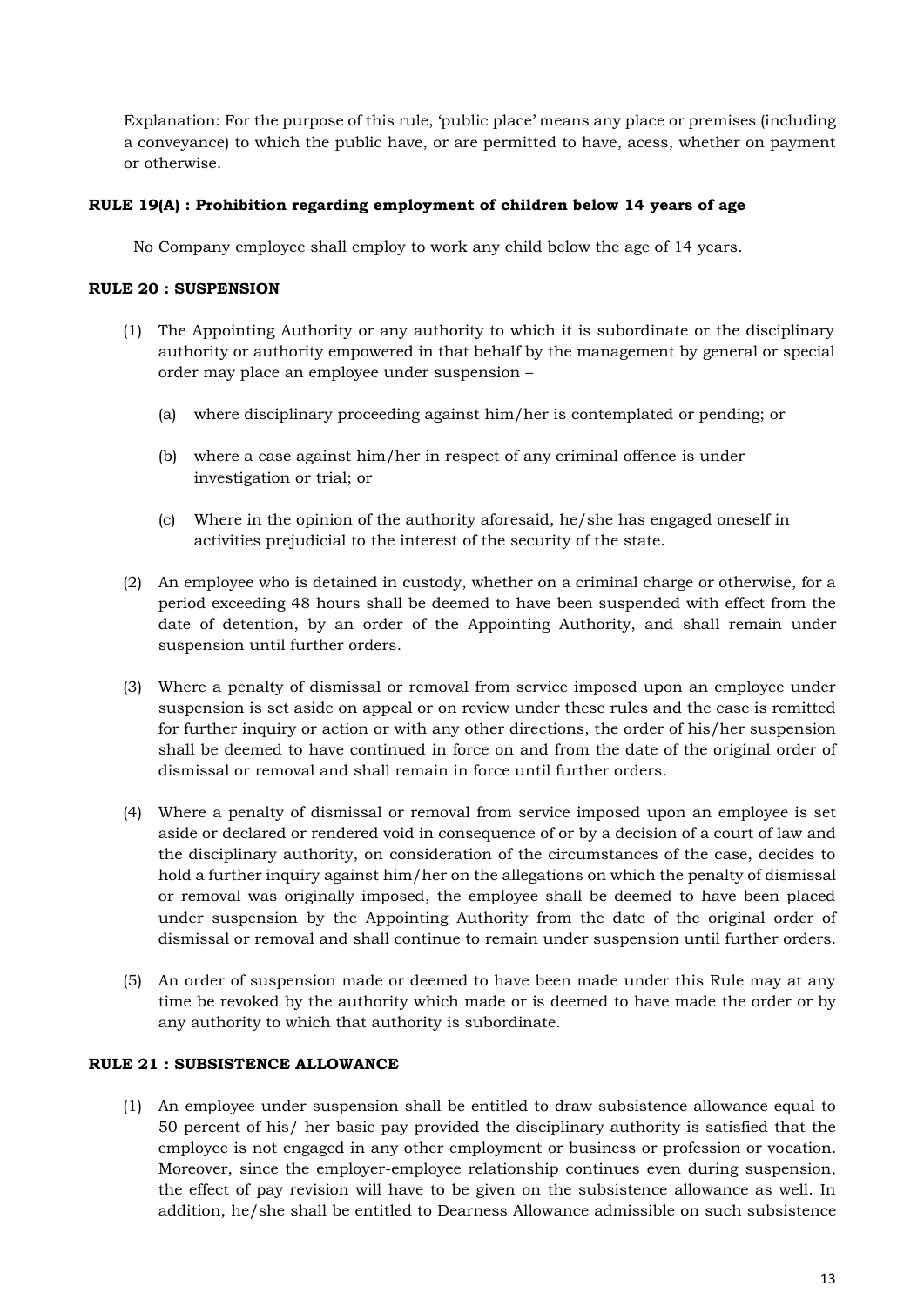allowance and any other allowance of which he/she was in receipt on the date of suspension provided the suspending authority is satisfied that the employee continues to meet the expenditure for which the allowance was granted.

- (2) Where the period of suspension exceeds three months, the authority which made or is deemed to have made the order of suspension shall be competent to vary the amount of subsistence allowance for any period subsequent to the period of the first three months as follows –
	- (i) The amount of subsistence allowance may be increased to 75% of basic pay and allowance thereon if, in the opinion of the said authority the period of suspension has been prolonged for reasons to be recorded in writing not directly attributable to the employee under suspension;
	- (ii) the amount of subsistence allowance may be reduced to 25% of basic pay and allowance thereon if in the opinion of the said authority, the period of suspension has been prolonged due to the reasons to be recorded in writing, directly attributable to the employee under suspension.
- (3) If an employee is arrested by the Police on a criminal charge and bail is not granted, no subsistence allowance is payable. On grant of bail, if the competent authority decides to continue the suspension, the employee shall be entitled to subsistence allowance from the date he/she is granted bail.

# **RULE 22 : TREATMENT OF THE PERIOD OF SUSPENSION**

- (1) When the employee under suspension is reinstated, the competent authority may grant to him/ her the following pay and allowances for the period of suspension:
	- (a) If the employee is exonerated and not awarded any of the penalties mentioned in Rule 23 the full pay and allowances which he/she would have been entitled to if he/she had not been suspended, less the subsistence allowance already paid to him/her; and
	- (b) If otherwise, such proportion of pay and allowances as the competent authority may prescribe.
- (2) In a case falling under sub-clause (a) the period of absence from duty will be treated as a period spent on duty. In a case failing under sub-clause (b) it will not be treated as a period spent on duty unless the competent authority so directs.

#### **RULE 23 : PENALTIES**

The following penalties may be imposed, on an employee, as hereinafter provided, for misconduct committed by him/her or for any other good and sufficient reasons.

# **Minor Penalties** –

- (a) Censure;
- (b) Withholding of increments of pay with or without cumulative effect;
- (c) Withholding of promotion;
- (d) recovery from pay or such other amount as may be due to him/her of the whole or part of any pecuniary loss caused to the Company by negligence or breach of orders.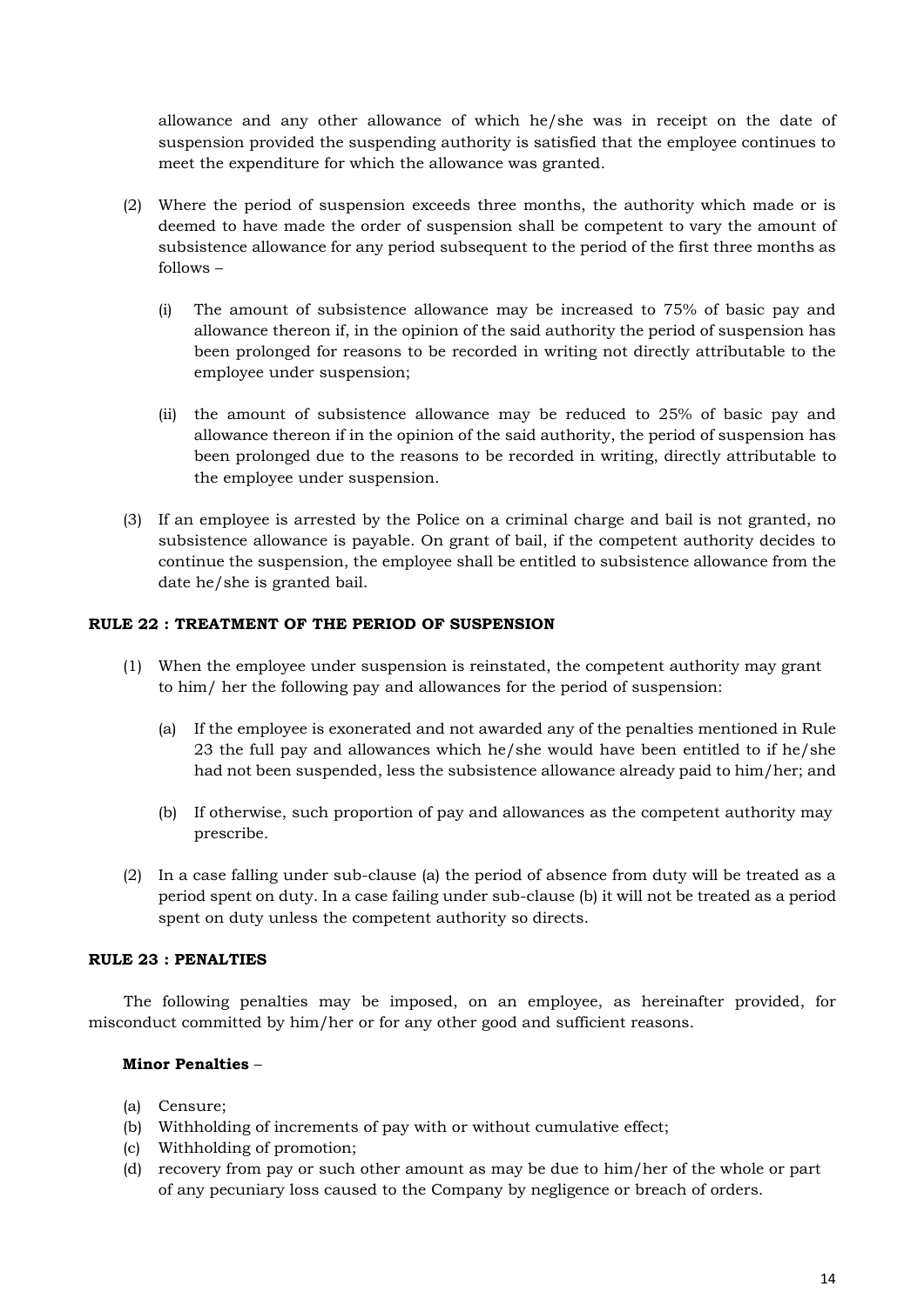(e) Reduction to a lower stage in the time-scale of pay for a period not exceeding 3 years without cumulative effect and not adversely affecting his/her terminal benefits.

# **Major Penalties** –

- (f) save as provided in Clause (e), reduction to a lower stage in the time scale of pay for a specified period, with further directions as to whether or not the employee will earn increments of pay during the period of such reduction and whether on expiry of such period, the reduction will or will not have the effect of postponing the future increment of pay;
- g) reduction to a lower time scale of pay, grade, post or service which shall ordinarily be a bar to the promotion of the employee to the time scale of pay, grade, post from which he/she was reduced, with or without further directions regarding conditions of restoration to the grade or post from which the employee was reduced and his/her seniority and pay on such restoration to that grade or post;
- (h) compulsory retirement;
- (i) removal from service which shall not be a disqualification for future employment under the Govt. or the Corporation/Company owned or controlled by the Govt.;
- (j) Dismissal from service which shall ordinarily be a disqualification for future employment under the Govt. or the Corporation/Company owned or controlled by the Govt.;

Provided that, in every case in which the charge of possession of assets disproportionate to known sources of income or the charge of acceptance from any person of any gratification, other than legal remuneration, as a motive or reward for doing or forbearing to do any official act is established, the penalty mentioned in clause (i) or (j) shall be imposed;

Provided further that in any exceptional case and for special reasons recorded in writing, any other penalty may be imposed.

#### **RULE 24** : **DISCIPLINARY AUTHORITY**

The Disciplinary Authority, as specified in the Schedule I, or any authority higher than it, may impose any of the penalties specified in Rule 23 on any employee.

#### **RULE 25 : PROCEDURE FOR IMPOSING MAJOR PENALTIES**

- (1) No order imposing any of the major penalties specified in clauses (f) to (j) of Rule 23 shall be made except after an inquiry is held in accordance with this rule.
- (2) Whenever the disciplinary authority is of the opinion that there are grounds for inquiring into the truth of any imputation of misconduct or misbehaviour against an employee, it may itself enquire into, or appoint any inquiring authority to inquire into the truth thereof. Provided that where there is a complaint of sexual harassment within the meaning of Rule 4(3) above, the complaints Committee for inquiring into such complaints, shall be deemed to be the inquiring authority appointed by the disciplinary authority for the purpose of these rules and the Complaints Committee shall hold, if separate procedure has not been prescribed for the complaints committee for holding the inquiry into the complaints of sexual harassments, the inquiry as far as practicable in accordance with the procedure laid down in these rules.

 $EXPLANATION - Where the disciplinary authority itself holds the inquiry, the inquiring$ authority shall be construed as a reference to the disciplinary authority.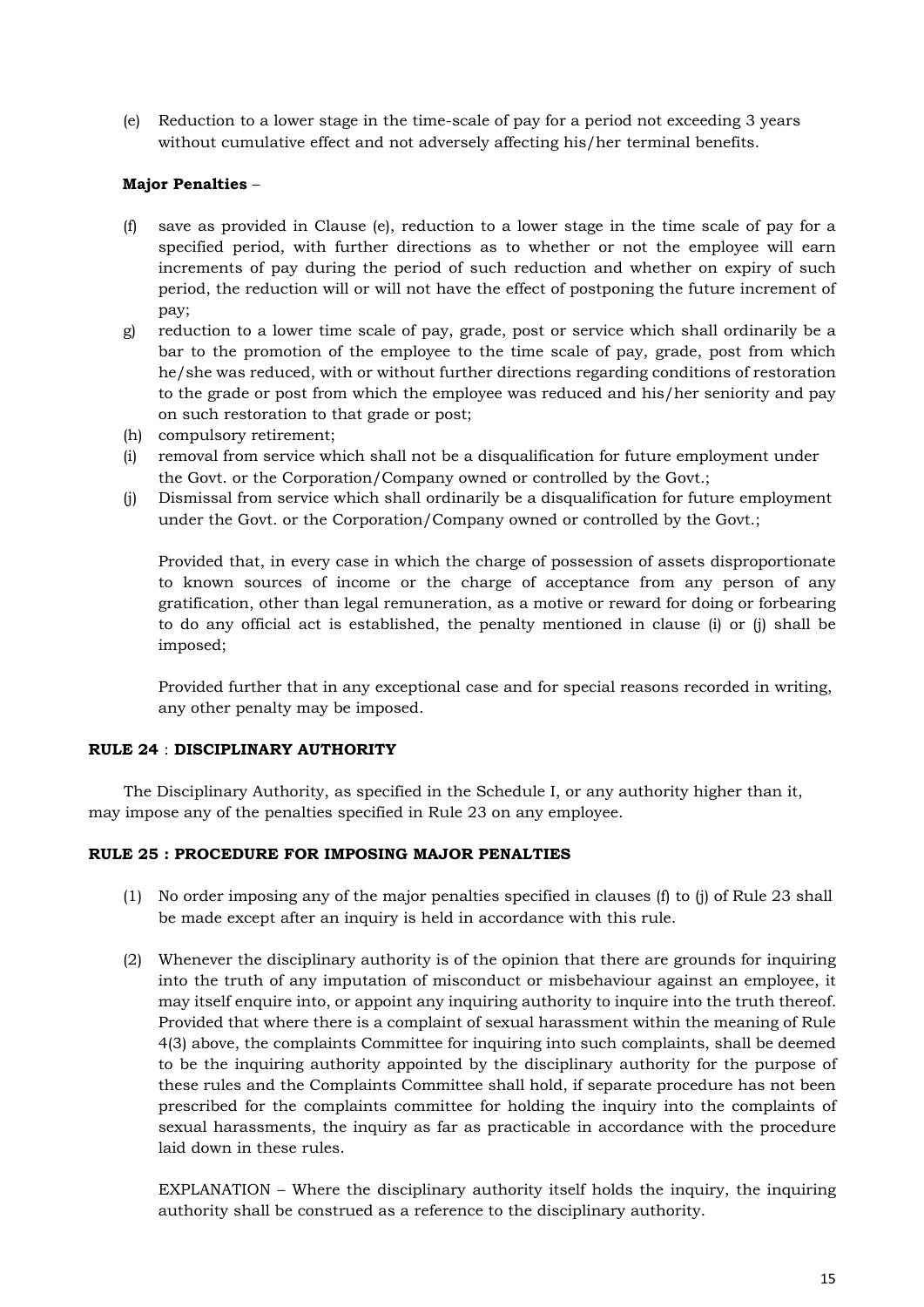(3) Where it is proposed to hold an inquiry, the disciplinary authority shall deliver or cause to be delivered to the employee a copy of the articles of charge, the statement of the imputations of misconduct or misbehaviour and a list of documents and witnesses by which each article or charges is proposed to be sustained. On receipt of the articles of charge, the employee shall be required to submit his/her written statement of defence, if employee so desires, and also state whether employee desires to be heard in person, within a period of fifteen days, which may be further extended for a period not exceeding fifteen days at a time for reasons to be recorded in writing by the Disciplinary Authority or any other Authority authorised by the Disciplinary Authority on his/her behalf:

Provided that under no circumstances, the extension of time for filing written statement of defence shall exceed forty-five days from the date of receipt of articles of charge.

Explanation – It will not be necessary to show the documents listed with the chargesheet or any other document to the employee at this stage.

(4) On receipt of the written statement of defence, the disciplinary authority may itself inquire into such of the articles of charge as are not admitted, or, if it considers it necessary so to do, appoint, under sub-rule (2), an inquiring authority for the purpose, and where all the articles of charge have been admitted by the charged sheeted Employee in his/her written statement of defence, the disciplinary authority shall record its findings on each charge after taking such evidence as it may think fit and shall act in the manner laid down in rule 26.

If no written statement of defence is submitted by the charged sheeted employee, the disciplinary authority may itself inquire into the articles of charge, or may, if it considers it necessary to do so, appoint under sub-rule (2), an inquiring authority for the purpose.

- (5) Where the disciplinary authority itself inquires or appoints an inquiring authority for holding an inquiry, it may, by an order appoint an employee to be known as the "Presenting Officer" to present on its behalf the case in support of the articles of charge.
- (6) The employee may take the assistance of any other employee to present the case on his/her behalf but may not engage a legal practitioner for the purpose unless the presenting officer appointed by the Disciplinary Authority is a legal practitioner or the Disciplinary Authority, having regard to the circumstances of the case so permits.
- (7) On the date fixed by the Inquiring Authority, the employee shall appear before the Inquiring Authority at the time, place and date specified in the notice. The Inquiring Authority shall ask the employee whether he/she pleads guilty or has any defence to make and if he/she pleads guilty to any of the Articles of Charge, the Inquiring Authority shall record the plea, sign the record and obtain the signature of the employee concerned thereon. The Inquiring Authority shall return a finding of guilt in respect of those articles of charge to which the employee concerned pleads guilty.
- (8) If the employee does not plead guilty, the Inquiring Authority shall adjourn the case to a later date not exceeding thirty days, after recording an order that the employee may, for the purpose of preparing his/her defence:
	- (i) inspect the documents listed with the charge-sheet;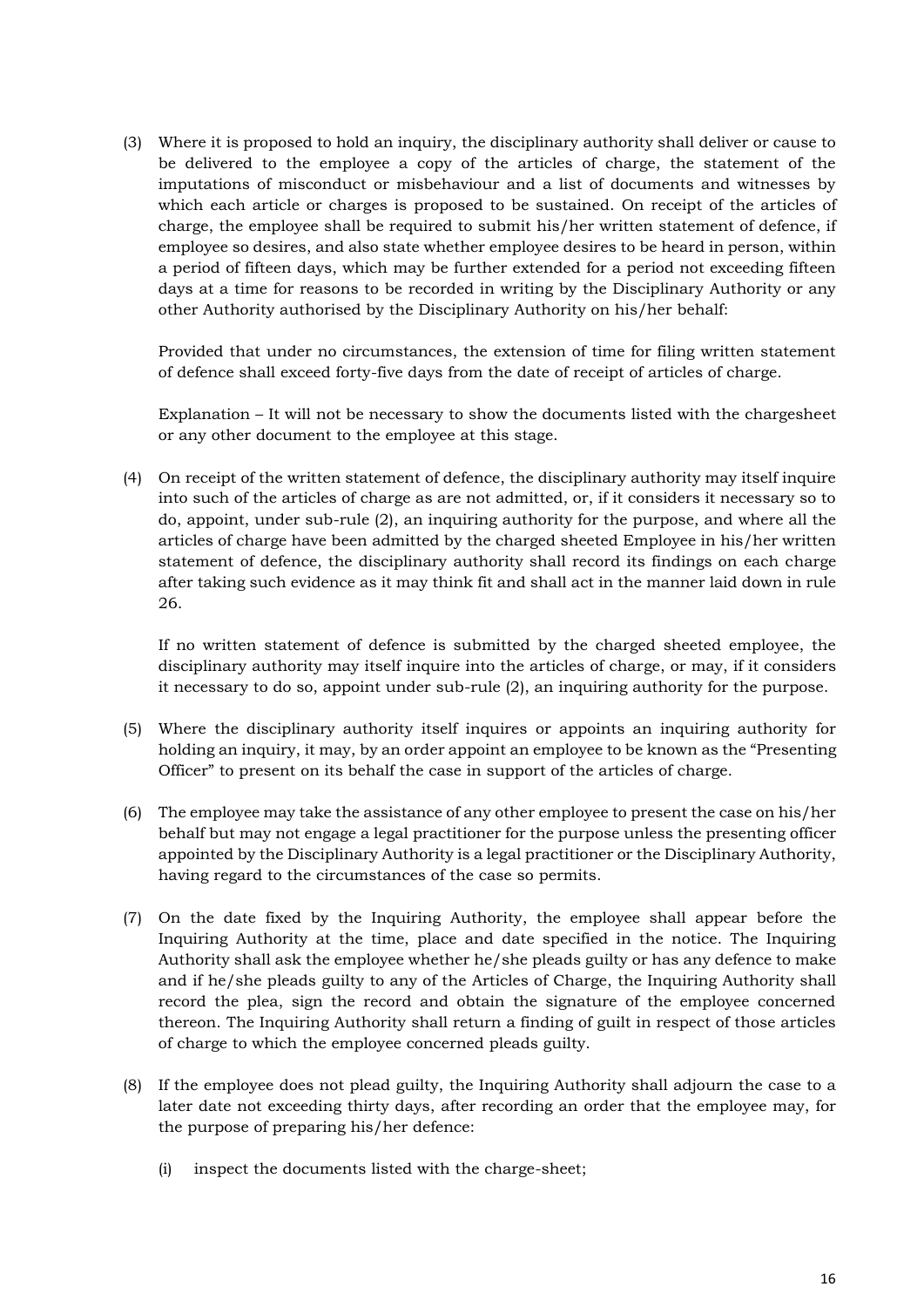- (ii) submit a list of additional documents and witnesses that he/she wants to examine; and
- (iii) be supplied with the copies of the statements of witnesses, if any, listed in the charge-sheet.

Note : Relevancy of the additional documents and the witnesses referred to in sub-clause 8(ii) above will have to be given by the employee concerned and the documents and the witnesses shall be summoned if the Inquiring Authority is satisfied about their relevance to the charges under inquiry.

- (9) The inquiring authority shall ask the authority in whose custody or possession the documents are kept, for the production of the documents or issue a non-availability certified before the Inquiring Authority within one month of the receipt of such requisition: Provided that if the authority having the custody or possession of the requisitioned documents is satisfied for reasons to be recorded by it in writing that the production of all or any of such documents would be against the public interest or security of the State, it shall inform the Inquiring Authority accordingly an the Inquiring Authority shall, on being so informed, communicate the information to the charged sheeted employee and withdraw the requisition made by it for the production or discovery of such documents.
- (10) The authority in whose custody or possession the requisitioned documents are, shall arrange to produce the same before the Inquiring Authority on the date, place and time specified in the requisition notice.

Provided that the authority having the custody or possession of the requisitioned documents may claim privilege if the production of such documents will be against the public interest or the interest of the Company. In that event, it shall inform the inquiring authority accordingly.

- (11) On the date fixed for the inquiry, the oral and documentary evidence by which the articles of charge are proposed to be proved shall be produced by or on behalf of the disciplinary authority. The witnesses shall be examined by or on behalf of the presenting officer and may be cross-examined by or on behalf of the employee. The Presenting Officer shall be entitled to re-examine the witnesses on any points on which they have been crossexamined, but not on a new matter, without the leave of the Inquiring Authority. The Inquiring Authority may also put such questions to the witnesses as it thinks fit.
- (12) Before the close of the prosecution case, the Inquiring Authority may, in its discretion, allow the Presenting Officer to produce evidence not included in the charge-sheet or may itself call for new evidence or re-call or re-examine any witness. In such case the employee shall be given opportunity to inspect the documentary evidence before it is taken on record or to cross-examine a witness who has been so summoned.
- (13) When the case for the disciplinary authority is closed, the employee may be required to state his/ her defence, orally or in writing, as he/she may prefer. If the defence is made orally, it shall be recorded and the employee shall be required to sign the record. In either case a copy of the statement of defence shall be given to the Presenting Officer, if any, appointed.
- (14) The evidence on behalf of the employee shall then be produced. The employee may examine himself/herself in his/her own behalf if he/she so prefers. The witnesses produced by the employee shall then be examined and shall be liable to cross-examination, re-examination,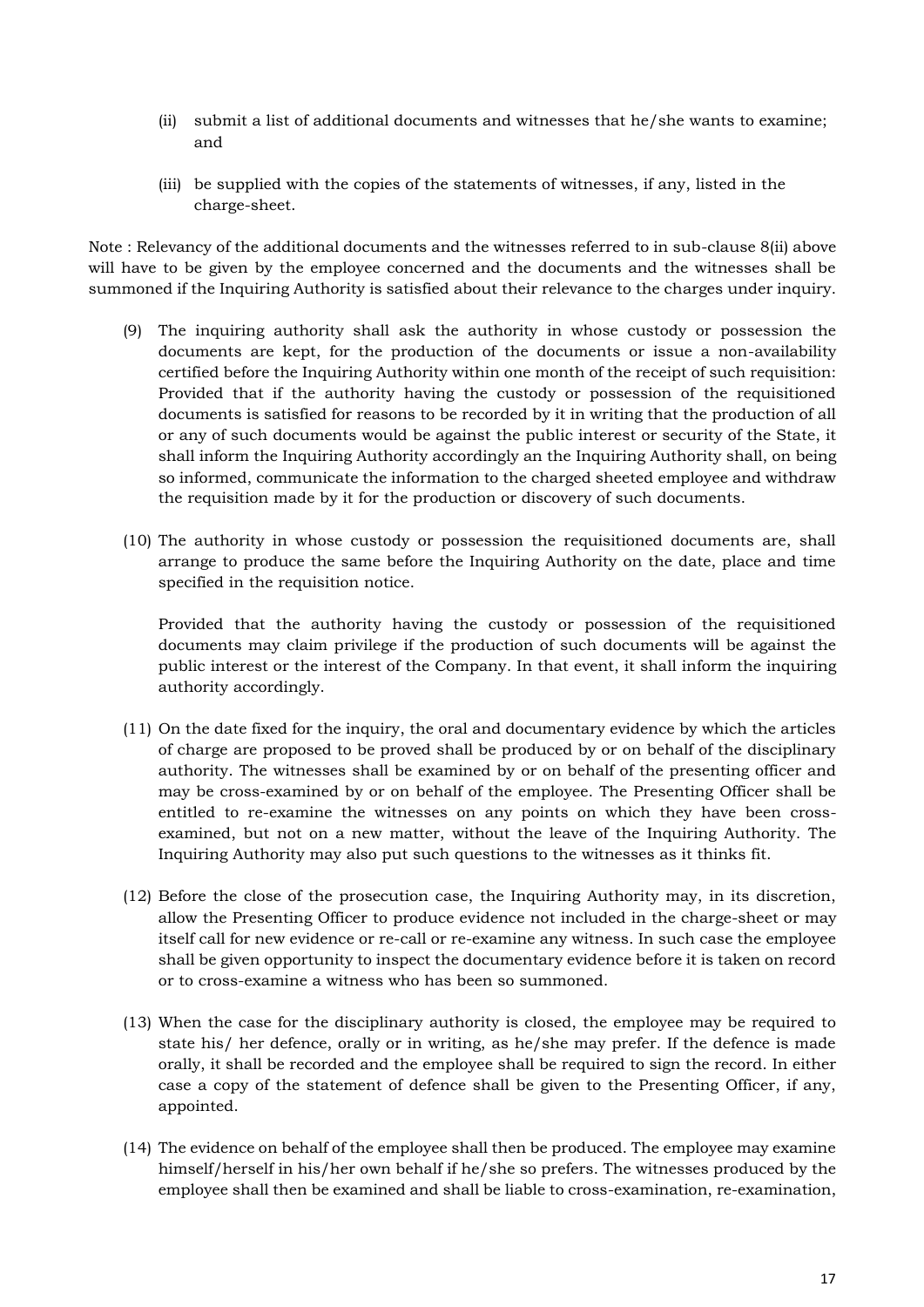and examination by the Inquiring Authority according to the provision applicable to the witnesses for the disciplinary authority.

- (15) The Inquiring Authority may, after the employee closes his/her case, and shall, if the employee has not examined himself/herself, generally question him/her on the circumstances appearing against him/her in the evidence for the purpose of enabling the employee to explain any circumstances appearing in the evidence against him/her.
- (16) After the completion of the production of evidences, the charge sheeted employee and the Presenting Officer may file written briefs of their respective cases within 15 days of the date of completion of the production of evidence.
- (17) If the charge sheeted employee does not submit the written statement of the defence referred to in sub-rule (3) on or before the date specified for the purpose or does not appear in person, or through the assisting Officer or otherwise fails or refuses to comply with any of the provisions of these rules, the Inquiring Authority may hold the enquiry ex-parte.
- (18) Whenever any Inquiring Authority, after having heard and recorded the whole or any part of the evidence in any inquiry case to exercise jurisdiction therein, and is succeeded by another inquiring authority which has, and which exercises, such jurisdiction the inquiring authority so succeeding may act on the evidence so recorded by its predecessor or partly recorded by its predecessor and partly recorded by itself:

Provided that if the succeeding Inquiring Authority is of the opinion that further examination of any of the witnesses whose evidence has already been recorded is necessary in the interest of justice, it may recall, examine, cross-examine and re-examine any such witnesses as hereinbefore provided.

- (19) (i) After the conclusion of the inquiry, report shall be prepared and it shall contain-
	- (a) a gist of the articles of charge and the statement of the imputations of misconduct or misbehaviour;
	- (b) a gist of the defence of the employee in respect of each article of charge;
	- (c) an assessment of the evidence in respect of each article of charge;
	- (d) the findings on each article of charge and the reasons thereof.

#### **Explanation**

If in the opinion of the Inquiring Authority the proceedings of the inquiry establish any article of charge different from the original articles of the charge, it may record its findings on such article of charge. Provided that the findings on such article of charge shall not be recorded unless the employee has either admitted the facts of which such article of charge is based or has had a reasonable opportunity of defending himself/herself against such article of charge.

- (ii) The Inquiring Authority, where it is not itself the Disciplinary Authority, shall forward to the Disciplinary Authority the records of inquiry which shall include–
	- (a) the report of the inquiry prepared by it under sub-clause (i) above;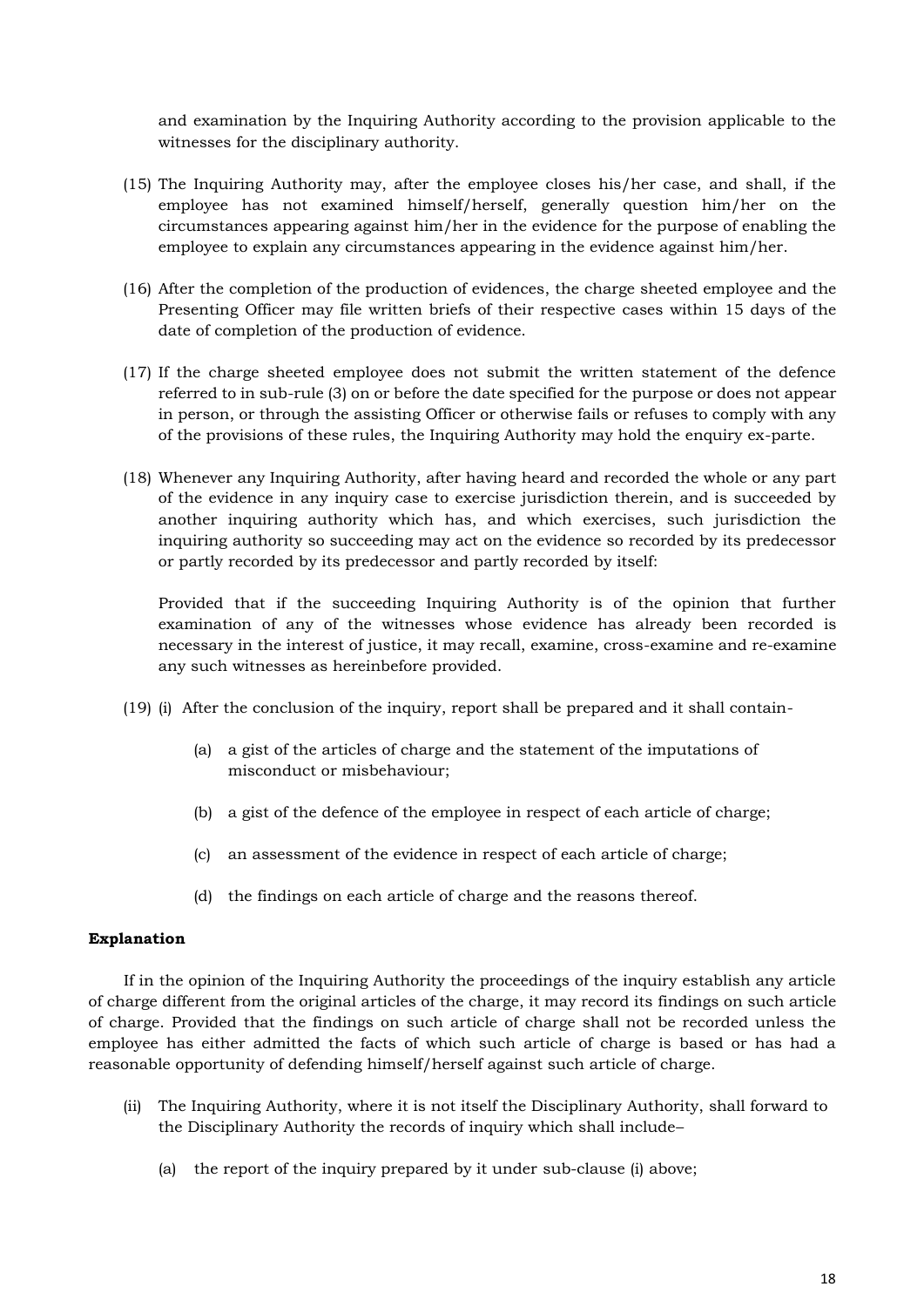- (b) the written statement of defence, if any, submitted by the employee referred to in sub-rule (13);
- (c) the oral and documentary evidences produced in the course of the inquiry;
- (d) written briefs referred to in sub-rule (16) if any; and
- (e) the orders, if any, made by the Disciplinary Authority and the Inquiring Authority in regard to the inquiry.
- (20) (a) The Inquiring Authority should conclude the inquiry and submit his/her report within a period of six months from the date of receipt of order of his/her appointment as Inquiring Authority.

(b) Where it is not possible to adhere to the time limit specified in clause (a), the Inquiring Authority may record the reasons and seek extension of time from the disciplinary authority in writing, who may allow an additional time not exceeding six months for completion of the Inquiry, at a time.

(c) The extension for a period not exceeding six months at a time may be allowed for any good and sufficient reasons to be recorded in writing by the Disciplinary Authority or any other Authority authorized by the Disciplinary Authority on his/her behalf.

[Sub Rule 6 updated in reference to PBE No. 15(34)/84-BPE(GM) dated 21-08-1984 issue in reference to CCS (CC&A) Rules 1965-Rule 14(8)(a)]

#### **RULE 26 : ACTION ON THE INQUIRY REPORT**

- (1) The disciplinary authority, if it is not itself the inquiring authority, may for reasons to be recorded by it in writing remit the case to the inquiring authority for fresh or further inquiry and report and the inquiring authority shall thereupon proceed to hold further inquiry according to the provisions of Rule 25 as far as may be.
- (2) The disciplinary authority shall forward or cause to be forwarded a copy of the report of the inquiry, if any, held by the disciplinary authority or where the disciplinary authority is not the inquiring authority, a copy of the report of the inquiring authority, together with its own tentative reasons for disagreement, if any, with the findings of inquiring authority on any article of charge to the employee who shall be required to submit, if employee so desires, his/her written representation or submission to the disciplinary authority within fifteen days, irrespective of whether the report if favourable or not to the employee.
- (3) If the disciplinary authority having regard to its findings on all or any of the articles of charge is of the opinion that any of the penalties specified in Rule 23 should be imposed on the employee it shall, notwithstanding anything contained in Rule 27 make an order imposing such penalty.
- (4) If the disciplinary authority having regard to its findings on all or any of the articles of charge, is of the opinion that no penalty is called for, it may pass an order exonerating the employee concerned.
- **RULE 26-A:** In the matter of promotion of employees against whom disciplinary / court proceedings are pending or whose conduct is under investigation, the procedure may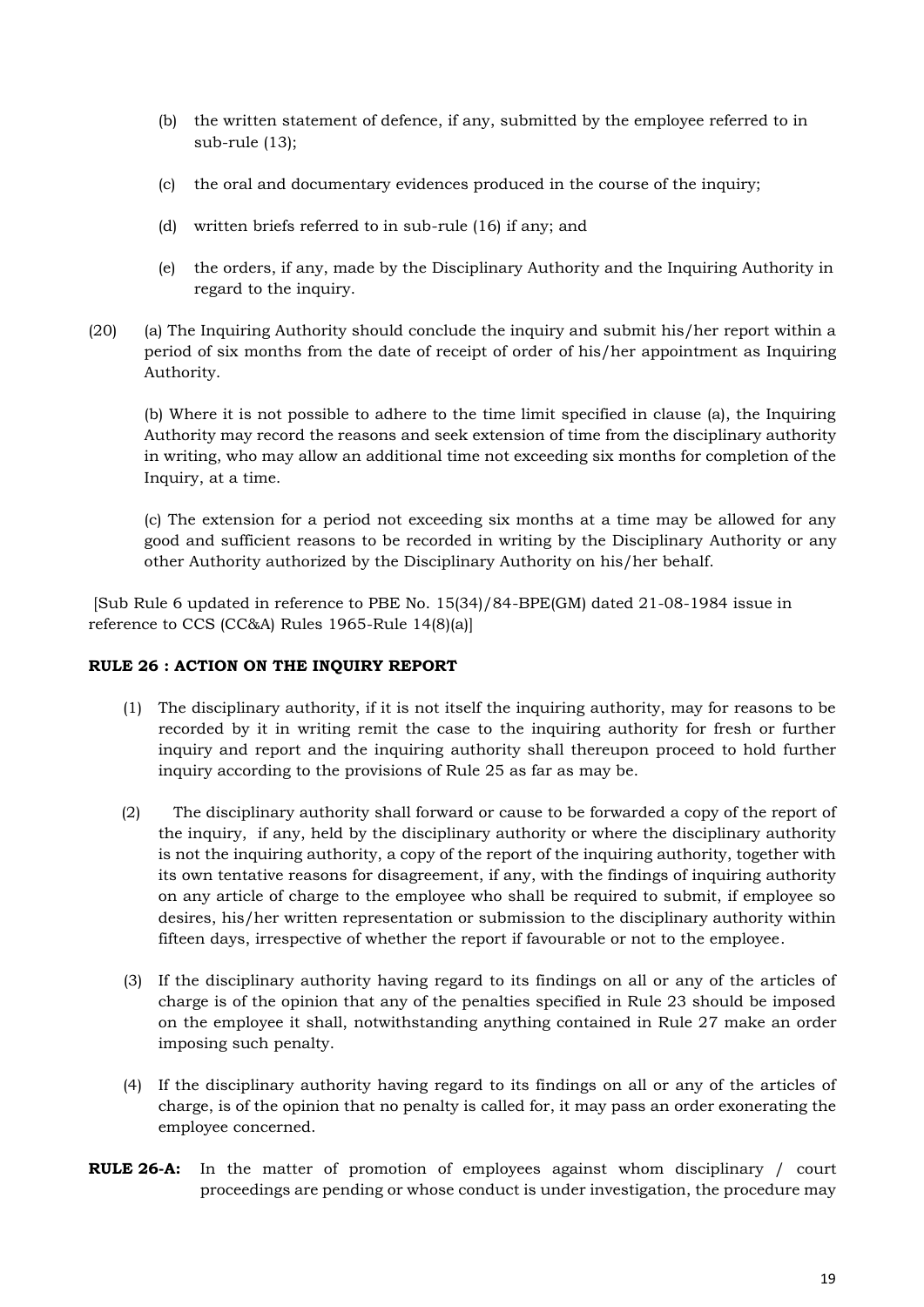be follow in accordance with the DoPT OM No. 22011/4/91-Estt.(A) dated 14.09.1992 and subsequent instructions of DoPT on sealed cover procedure.

[Inserted in reference to DPE OM dated 04.09.92 which endorse DoPT OM dated 31.7.91 and DoPT OM dated 14.09.92]

#### **RULE 27 : PROCEDURE FOR IMPOSING MINOR PENALTIES**

- (1) Where it is proposed to impose any of the minor penalties specified in clauses (a) to (e) of Rule 23 the employee concerned shall be informed in writing of the imputations of misconduct or misbehaviour against him/her and given an opportunity to submit his/her written statement of defence within a specified period not exceeding 15 days. The defence statement, if any, submitted by the employee shall be taken into consideration by the disciplinary authority before passing orders.
- (2) The record of the proceedings shall include
	- (i) A copy of the statement of imputations of misconduct or misbehaviour delivered to the employee;
	- (ii) His/her defence statement, if any, and
	- (iii) The orders of the disciplinary authority together with the reasons thereof.

#### **RULE 28 : COMMUNICATION OF ORDER**

Orders made by the Disciplinary Authority under Rule 26 or Rule 27 shall be communicated to the employee concerned, who shall also be supplied with a copy of

(i) its finding on each article of charge, or

where the disciplinary authority is not the inquiring authority, a statement of the findings of the disciplinary authority together with brief reasons for its disagreement, if any, with the findings of the inquiring authority and

- (ii) A copy of the advice, if any, given by the Commission, and
- (iii) where the disciplinary authority has not accepted the advice of the Commissioner, a brief statement of the reasons for such non-acceptance.

#### **RULE 29** : **COMMON PROCEEDINGS**

Where two or more employees are concerned in a case, the authority competent to impose a major penalty on all such employees may make an order directing that disciplinary proceedings against all of them may be taken in a common proceedings and the specified authority may function as the disciplinary authority for the purpose of such common proceedings.

#### **RULE 30** : **SPECIAL PROCEDURE IN CERTAIN CASES**

Notwithstanding anything contained in Rule 25 or 26 or 27, the disciplinary authority may impose any of the penalties specified in Rule 23 in any of the following circumstances :–

(1) the employee has been convicted on a criminal charge, or on the strength of facts or conclusions arrived at by a judicial trial; or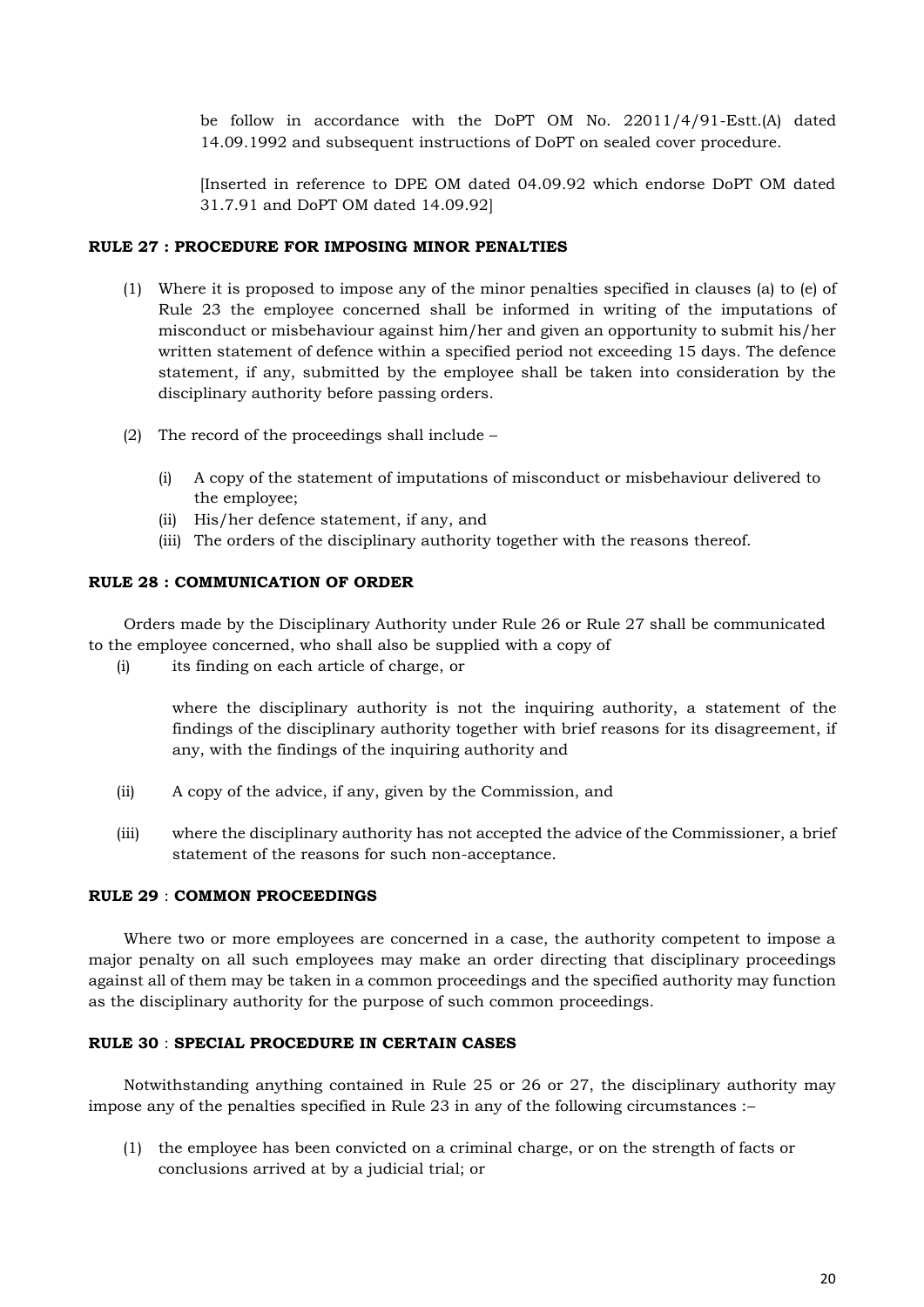- (2) where the disciplinary authority is satisfied for reasons to be recorded by it in writing that it is not reasonably practicable to hold an inquiry in the manner provided in these Rules; or
- (3) where the Board is satisfied that in the interest of the security of the Company, it is not expedient to hold any inquiry in the manner provided in these rules.

# **RULE 30-A. DISCIPLINARY PROCEEDINGS / IMPOSITION OF PENALTY ON EMPLOYEES AFTER THEIR RETIREMENT.**

- (i) The disciplinary authority may impose penalty on delinquent employees on conclusion of such departmental proceedings which were initiated during their service time and have continued beyond the date of their superannuation.
- (ii) Disciplinary proceedings, if instituted while the employee was in service whether before his/her retirement or during his/her re-employment, shall, after the final retirement of the employee, be deemed to be proceeding and shall be continued and concluded by the authority by which it was commenced in the same manner as if the employee had continued in service.
- (iii) During the pendency of the disciplinary proceeding, the disciplinary authority may withhold payment of gratuity, for ordering the recovery from gratuity of the whole or part of any pecuniary loss caused to the CPSE if the employee is found in a disciplinary proceeding or judicial proceeding to have been guilty of offences/misconduct as mentioned in sub-section (6)of Section 4 of the Payment of Gratuity Act, 1972 or to have caused pecuniary loss to the CPSE by misconduct or negligence, during his/her service including service rendered on deputation or on re-employment after retirement. However, the provisions of Section 7(3) and 7(3A) of the Payment of Gratuity Act, 1972 should be kept in view in the event of delayed payment, in case the employee is fully exonerated.

[Sub-rule (i) inserted in reference to DPE O.M. No. 15(1)92-GM dated 4th September, 1992 and sub-rule (ii) and (iii) in reference to DPE O.M. No.  $15(7)/99$  (GL-021) / GM(DPE) dated  $16<sup>th</sup>$ December, 1999 and DPE O.M. No. 15(7)1999-DPE(GM)-GL-98 dated 26<sup>th</sup> November 2009]

# **RULE 31 : EMPLOYEES ON DEPUTATION FROM THE CENTRAL GOVERNMENT OR THE STATE GOVERNMENT, etc.**

- (1) Where an order of suspension is made or disciplinary proceeding is taken against an employee, who is on deputation to the Company from the Central or State Government, or another public undertaking or a local authority, the authority lending his/her services (hereinafter referred to as the "Lending Authority") shall forthwith be informed of the circumstances leading to the order of his/her suspension, or the commencement of the disciplinary proceeding, as the case may be.
- (2) In the light of the findings in the disciplinary proceeding taken against the employee
	- (a) If the Disciplinary Authority is of the opinion that any of the minor penalties should be imposed on him/her, it may pass such orders on the case as it deems necessary after consultation with the Lending Authority; Provided that in the event of a difference of opinion between the Disciplinary and the Lending Authorities, the Services of the employee shall be placed at the disposal of the Lending Authority.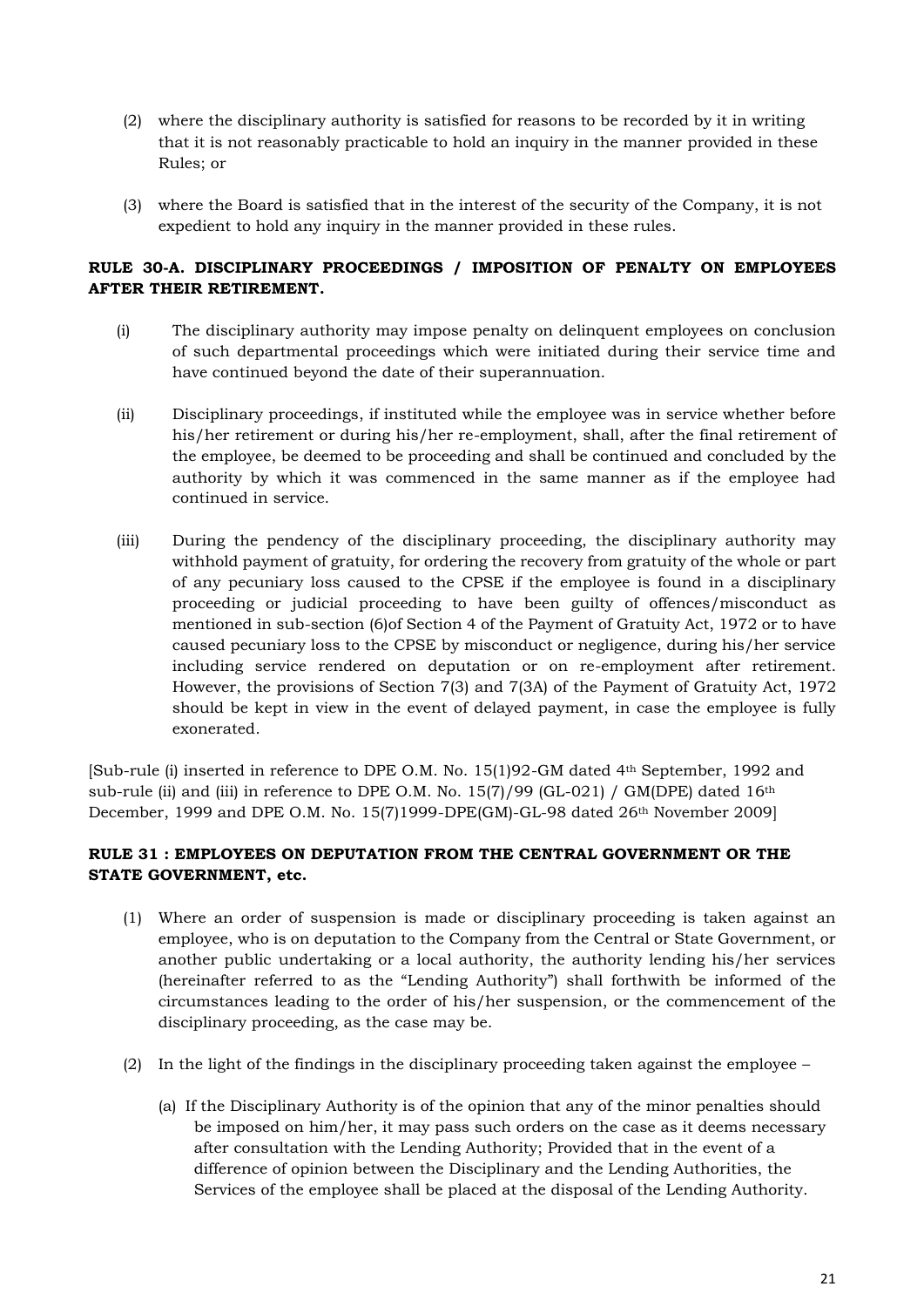- (b) If the Disciplinary Authority is of the opinion that any of the major penalties should be imposed on him/her, it should replace his/her services at the disposal of the Lending Authority and transmit to it the proceedings of the inquiry for such action as it deems necessary.
- (3) If the employee submits an appeal against an order imposing a minor penalty on him/her under sub-rule (2) (a), it will be disposed of after consultation with the Lending Authority;

Provided that if there is a difference of opinion between the Appellate Authority and the Lending Authority, the services of the employee shall be placed at the disposal of the Lending Authority, and the proceedings of the case shall be transmitted to that authority for such action as it deems necessary.

#### **RULE 32 : APPEALS**

- (1) An employee may appeal against an order imposing upon him/her any of the penalties specified in Rule 23 or against the order of suspension referred to in Rule 20. The appeal shall lie to the authority specified in the schedule.
- (2) An appeal shall be preferred within one month from the date of communication of the order appealed against. The appeal shall be addressed to the Appellate Authority specified in the schedule and submitted to the authority whose order is appealed against. The authority whose order is appealed against shall forward the appeal together with its comments and the records of the case to the Appellate Authority within 15 days. The Appellate Authority shall consider whether the findings, are justified or whether the penalty is excessive or inadequate and pass appropriate order within three months of the date of appeal. The Appellate Authority may pass order confirming, enhancing, reducing or setting aside the penalty or remitting the case to the authority which imposed the penalty or to any other authority with such direction as it may deem fit in the circumstances of the case.

Provided that if the enhanced penalty which the Appellate Authority proposes to impose is a major penalty specified in clauses (f) to (j) of Rule 23 and an inquiry as provided in Rule 25 has not already been held in the case, the Appellate Authority shall direct that such an inquiry be held in accordance with the provisions of Rule 25 and thereafter consider the record of the inquiry and pass such orders as it may deem proper. If the Appellate Authority decides to enhance the punishment but an inquiry has already been held as provided in Rule 25, the Appellate Authority shall give a show cause notice to the employee as to why the enhanced penalty should not be imposed upon him/her. The Appellate Authority shall pass final order after taking into account the representation, if any submitted by the employee.

#### **RULE 33 : REVIEW**

Notwithstanding anything contained in these rules, the reviewing authority as specified in the schedule may call for the record of the case within six months of the date of the final order and after reviewing the case pass such orders thereon as it may deem fit.

Provided that if the enhanced penalty, which the reviewing authority proposes to impose, is a major penalty specified in clause (f) to (j) of Rule 23 and an inquiry as provided under Rule 25 has not been already held in the case, the reviewing authority shall direct that such an inquiry be held in accordance with the provisions of Rule 25 and thereafter consider the record of the inquiry and pass such orders as it may deem proper. If the appelate authority decides to enhance the punishment but an inquiry has already been held in accordance with the provisions of Rule 25, the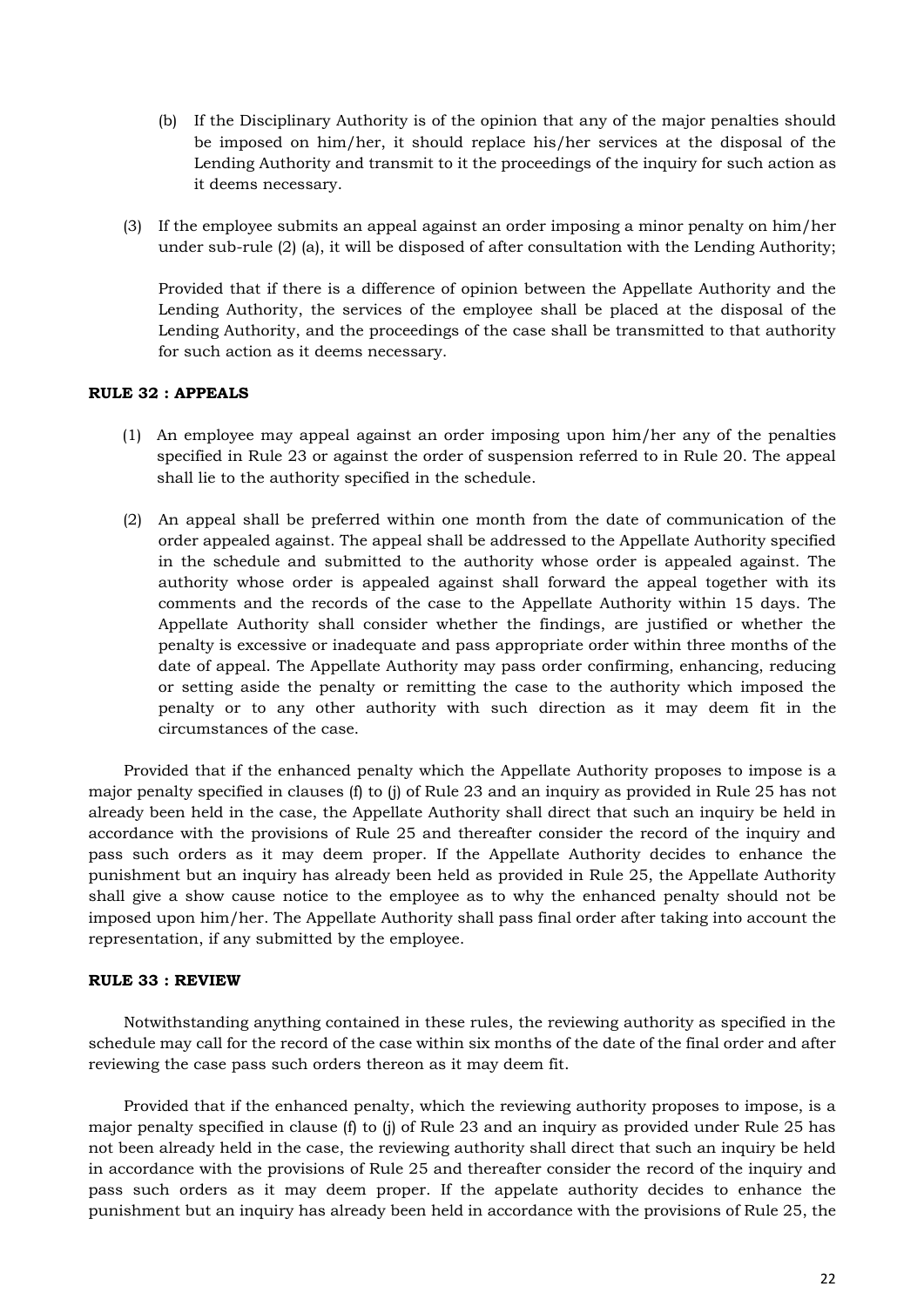reviewing authority shall give show cause notice to the employee as to why the enhanced penalty should not be imposed upon him/her. The reviewing authority shall pass final order after taking into account the representation, if any, submitted by the employee.

#### **RULE 34 : SERVICE OF ORDERS, NOTICES, ETC.**

Every order, notice and other process made or issued under these Rules shall be served in person on the employee concerned or communicated to him/her by registered post at his/her last known address.

#### **RULE 35 : POWER TO RELAX TIME-LIMIT AND TO CONDONE DELAY**

Save as otherwise expressly provided in these rules, the authority competent under these rules to make any order may, for good and sufficient reasons or if sufficient case is shown, extend the time specified in these rules for anything required to be done under these rules to condone any delay.

#### **RULE 36 : SAVINGS**

- (1) Nothing in these rules shall be construed as depriving any person to whom these rules apply, of any right of appeal which had accrued to him/her under the rules, which have been superseded by these rules.
- (2) An appeal pending at the commencement of these rules against an order made before the commencement of these rules shall be considered and orders thereon shall be made, in accordance with these rules.
- (3) The proceedings pending at the commencement of the rules shall be continued and disposed of as far as may be, in accordance with the provisions of these rules, as if such proceedings were proceedings under these rules.
- (4) Any misconduct, etc. committed prior to the issue of these rules which was a misconduct under the superseded rules shall be deemed to be a misconduct under these rules.

#### **RULE 37 : REMOVAL OF DOUBTS**

Where a doubt arises as to the interpretation of any of these rules, the matter shall be referred to the Board for final decision.

#### **RULE 38 : AMENDMENTS**

The Board may amend, modify or add to these rules, from time to time, and all such amendments, modifications or additions shall take effect from the date stated therein.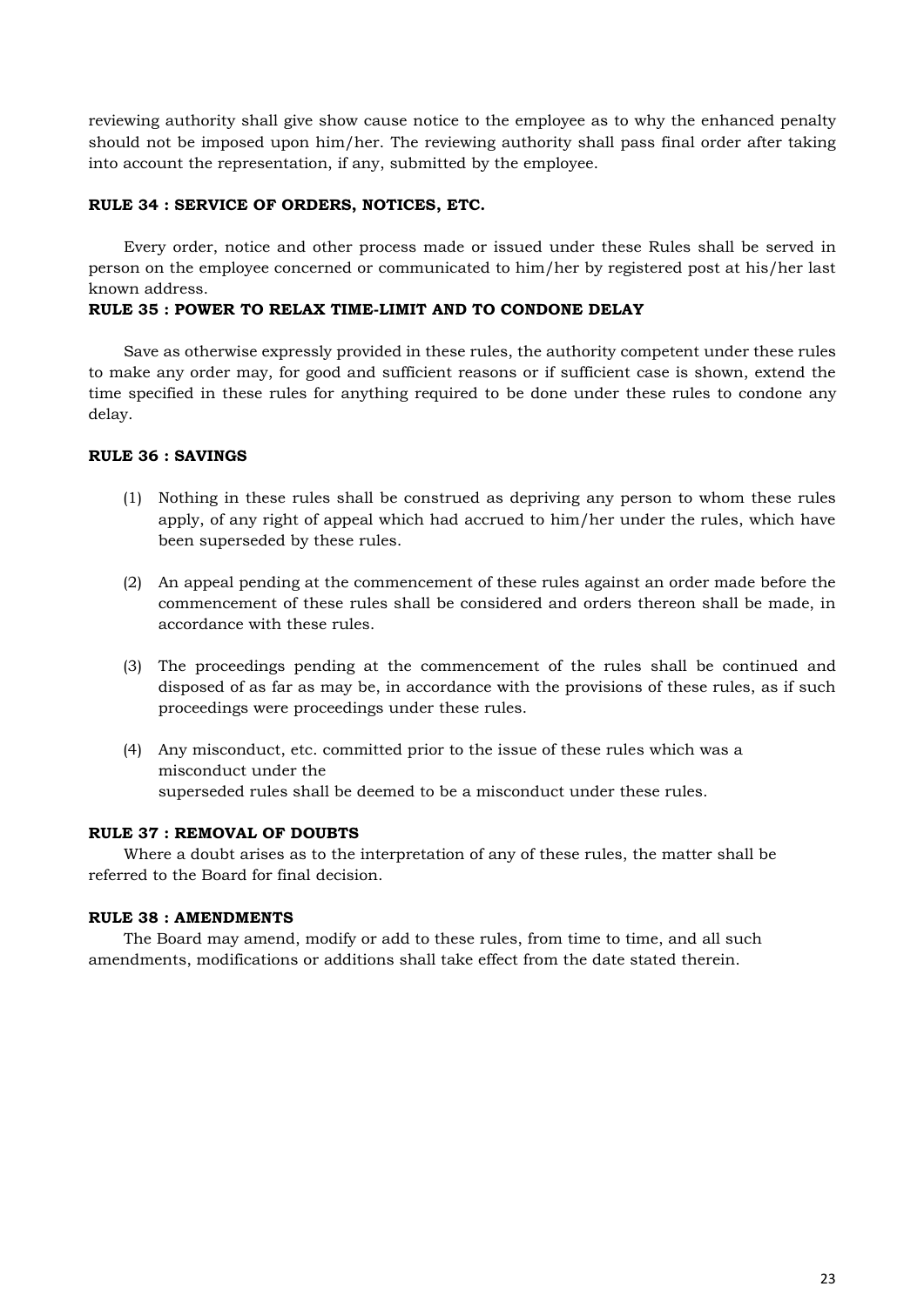# **RULE 24 OF THE CONDUCT, DISCIPLINE & APPEAL RULE FOR EXECUTIVE & NON UNIONISED SUPERVISOR OF M/S. ANDREW YULE & CO. LTD., : SCHEDULE – I**

| <b>Grade</b>                           | Category/<br>Post                                                            | Disciplinary/Competent<br><b>Authority</b>                                                                                                                                                                                   | <b>Appellate Authority</b>                                                                                                                                                                                                                                                                                            | <b>Reviewing Authority</b>                                                                                                                                                             |  |
|----------------------------------------|------------------------------------------------------------------------------|------------------------------------------------------------------------------------------------------------------------------------------------------------------------------------------------------------------------------|-----------------------------------------------------------------------------------------------------------------------------------------------------------------------------------------------------------------------------------------------------------------------------------------------------------------------|----------------------------------------------------------------------------------------------------------------------------------------------------------------------------------------|--|
| S1 to<br>S <sub>8</sub>                | Non<br>Unionised<br>Supervisors                                              | i) Director (Personnel)/<br><b>Functional Director</b><br><b>Or</b><br>ii) Executive Director /<br><b>Chief General</b><br>Manager of the<br>respective Division<br><b>Or</b><br>iii) Chief General Manager<br>(HRM & Legal) | Chairman and Managing<br>$\mathbf{i}$<br>Director when Director<br>(Personnel) / Functional<br>Director is the Disciplinary<br>/ Competent Authority<br>Or<br>ii) Director (Personnel) /<br>Functional Director when<br>Executive Director / Chief<br>General Manager is the<br>Disciplinary / Competent<br>Authority | i) Committee of<br>Directors<br><b>Or</b><br>Chairman and Managing<br>$\ddot{\text{1}}$<br>Director when Director<br>(Personnel)/ Functional<br>Director is the Appellate<br>Authority |  |
| E1<br>E2<br>E <sub>3</sub>             | Officer<br>Asstt.<br>Manager<br>Dy. Manager                                  | i) Director (Personnel)/<br><b>Functional Director</b><br><b>Or</b><br>ii) Executive Director /<br><b>Chief General</b><br>Manager of the<br>respective Division                                                             | i) Chairman and Managing<br>Director<br><b>Or</b><br>ii) Director (Personnel) /<br>Functional Director when<br>Executive Director / Chief<br>General Manager is the<br>Disciplinary / Competent<br>Authority                                                                                                          | i) Committee of Directors<br><b>Or</b><br>ii) Chairman and Managing<br>Director when Director<br>(Personnel) / Functional<br>Director is the Appellate<br>Authority                    |  |
| E4<br>E <sub>5</sub><br>E <sub>6</sub> | Manager<br>Asst. G.M./<br>Senior<br>Manager<br>Dy. General<br>Manager        | i) Director (Personnel)/<br><b>Functional Director</b><br>Or<br>ii) Executive Director /<br><b>Chief General</b><br>Manager of the<br>respective Division                                                                    | i) Chairman-cum-Managing<br>Director<br><b>Or</b><br>ii) Director (Personnel) /<br>Functional Director when<br>ED / CGM is the<br>Disciplinary / Competent<br>Authority                                                                                                                                               | i) Committee of<br>Directors<br><b>Or</b><br>ii) Chairman and Managing<br>Director when Director<br>(Personnel) / Functional<br>Director is the Appellate<br>Authority                 |  |
| E7<br>E8                               | General<br>Manager<br>Executive<br>Director /<br>Chief<br>General<br>Manager | i) Chairman and<br><b>Managing Director</b><br>Or<br>ii) Director (Personnel) /<br><b>Functional Director</b>                                                                                                                | i) Committee of Directors<br><b>Or</b><br>ii) Chairman and Managing<br>Director when Director<br>(Personnel) / Functional<br>Director is the Disciplinary<br>/ Competent Authority                                                                                                                                    | i) Board of Directors<br><b>Or</b><br>ii) Committee of<br>Directors when<br>Chairman and<br>Managing Director is<br>the Appellate<br>Authority                                         |  |
|                                        | Chairman<br>and Managing<br>Director and<br>other<br>Functional<br>Directors | President of India                                                                                                                                                                                                           | .                                                                                                                                                                                                                                                                                                                     | President of India                                                                                                                                                                     |  |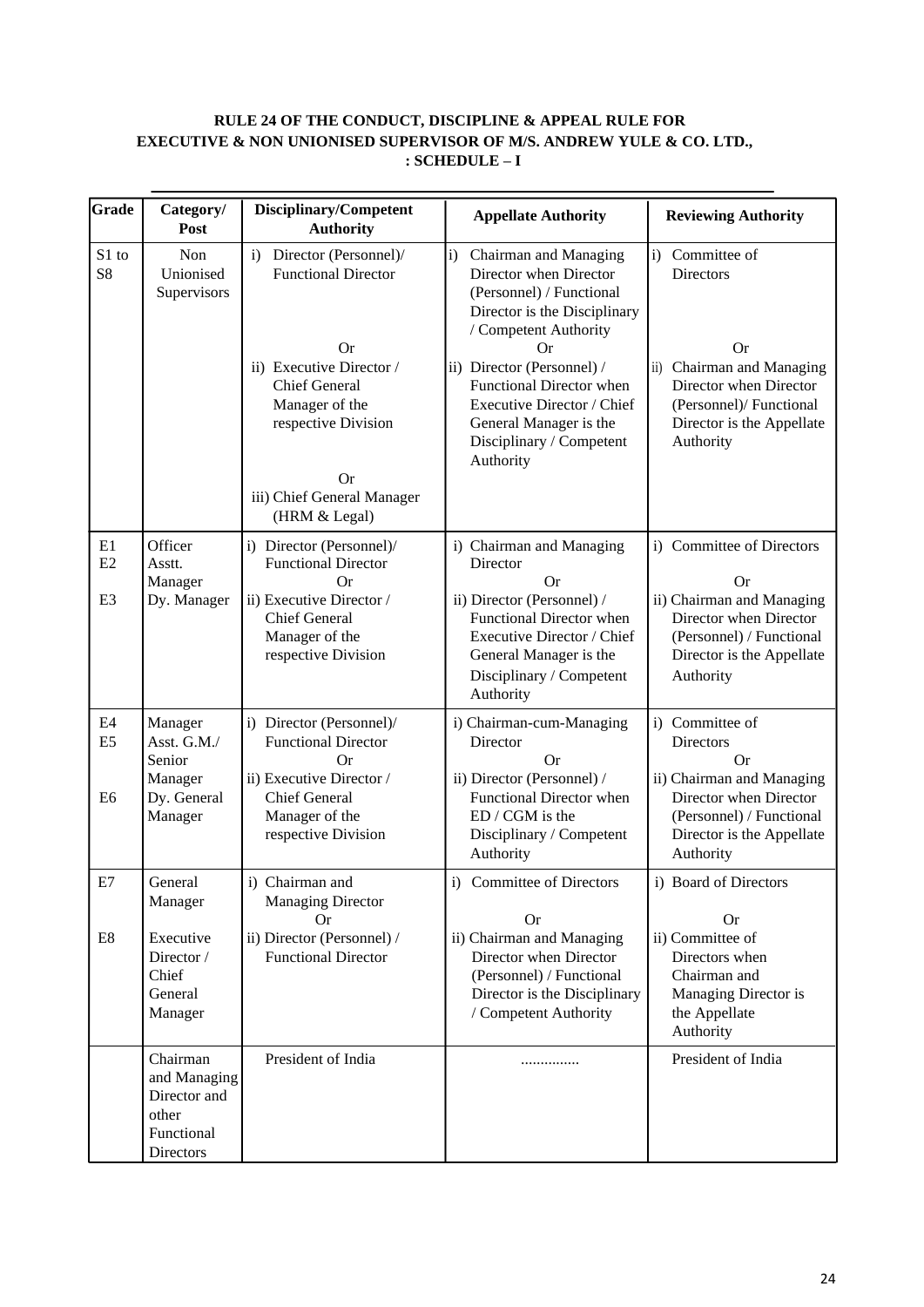# **RULE 24 OF THE CONDUCT, DISCIPLINE & APPEAL RULE FOR EXECUTIVE & NON UNIONISED SUPERVISOR OF M/S. ANDREW YULE & CO. LTD., SCHEDULE – I**

| Grade | Category/<br>Post                                                                                              | Disciplinary/Competent<br><b>Authority</b>                                                                         | <b>Appellate Authority</b> | <b>Reviewing Authority</b> |
|-------|----------------------------------------------------------------------------------------------------------------|--------------------------------------------------------------------------------------------------------------------|----------------------------|----------------------------|
|       | Executive on 1<br>Deputation<br>from<br>Goverment<br>Departments<br>and other<br>Public Sector<br>Undertakings | They will continue to be<br>governed by the 'Conduct<br>Discipline & Appeal Rules'<br>of their parent organization | .                          | .                          |

*Note : Disciplinary action may also be taken by an officer of equal or higher rank than indicated above.*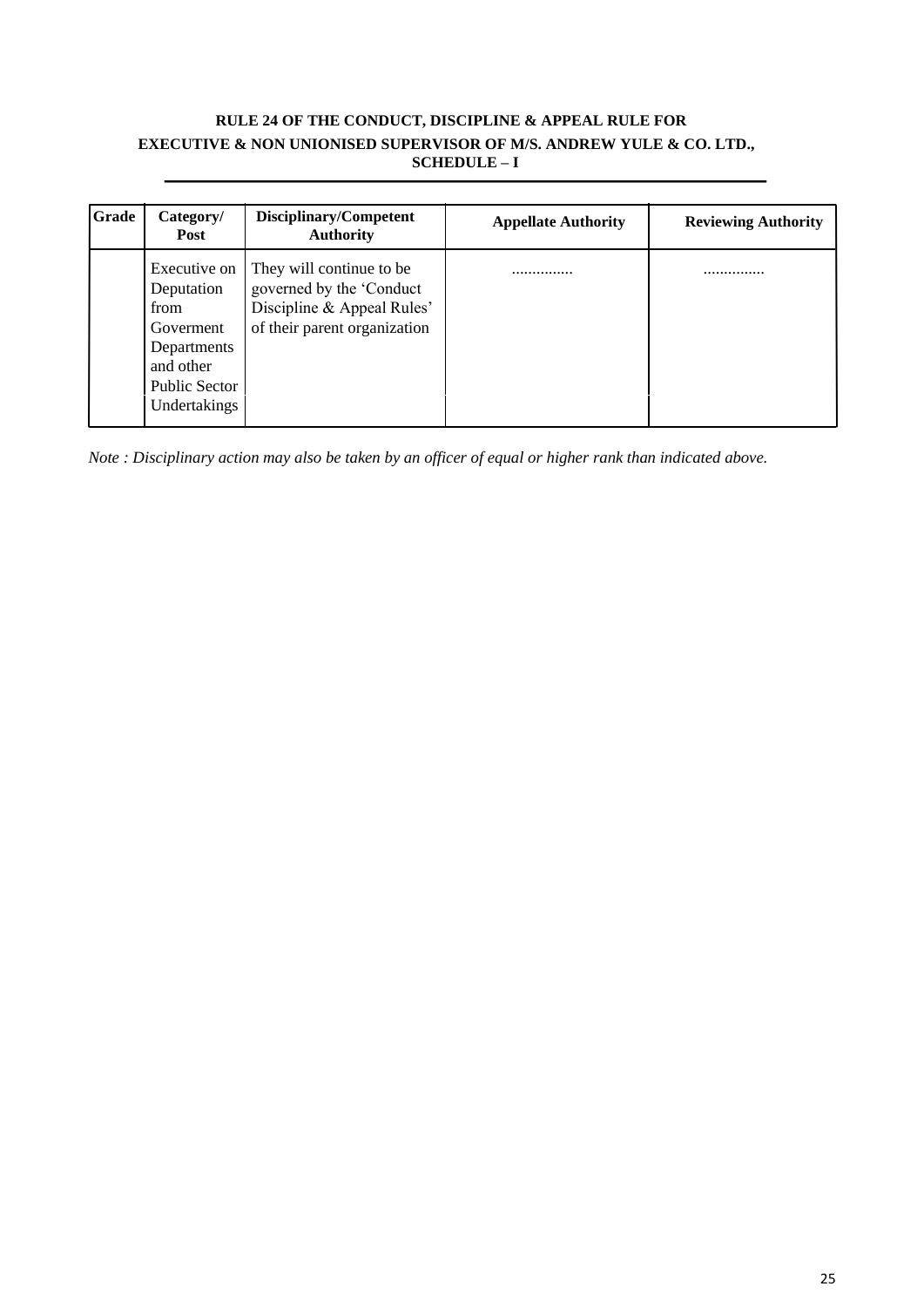# **SCHEDULE - II**

# **ANDREW YULE & CO., LTD. STATEMENT OF ASSETS & LIABILITIES FORM NO. 1**

STATEMENT SHOWING DETAILS OF IMMOVABLE PROPERTY ON FIRST APPOINTMENT AND ALSO ON 1ST JANUARY OF EACH CALENDER YEAR. i.e. AS ON 01.01.\_\_\_\_\_ (e.g. LANDS, HOUSE, SHOPS & OTHER BUILDINGS, etc.)

Name :

Designation & Employee Sl. No.

| $\overline{\phantom{0}}$<br>J r r<br>.<br>$\sim$ $\sim$ |  |
|---------------------------------------------------------|--|
|                                                         |  |

Date of Joining \_\_\_\_\_\_\_\_\_\_\_\_\_\_\_\_\_\_\_\_\_\_\_ Basic Pay \_\_\_\_\_\_\_\_\_\_\_\_\_\_\_\_\_\_\_\_\_

| S1.<br>No.   | Details/Description<br>of property and its<br>location (See notes 1<br>& 5 overleaf) House/<br>Building/Land No. | If not in own<br>name, state in<br>whose name held<br>and his/her<br>relationship, if any<br>to the employee | How and<br>when<br>acquired<br>(See Notes 2)<br>& 6<br>overleaf) | Value of the<br>Property<br>(See Note 3<br>overleaf) | Total annual<br>income<br>from the<br>property | Remarks |
|--------------|------------------------------------------------------------------------------------------------------------------|--------------------------------------------------------------------------------------------------------------|------------------------------------------------------------------|------------------------------------------------------|------------------------------------------------|---------|
| $\mathbf{1}$ | $\boldsymbol{2}$                                                                                                 | 3                                                                                                            | 4                                                                | 5                                                    | 6                                              | 7       |
|              |                                                                                                                  |                                                                                                              |                                                                  |                                                      |                                                |         |

Place : \_\_\_\_\_\_\_\_\_\_\_\_\_\_\_

Date : \_\_\_\_\_\_\_\_\_\_\_\_\_\_\_\_ Signature \_\_\_\_\_\_\_\_\_\_\_\_\_\_

Note : 1 If the property is not wholly owned the extent of share may also be indicated.

Note : 2 For the purpose of Col. 4 the term 'lease would mean a lease of immovable property from year to year or for any term exceeding one year of reserve yearly rent. When, however, the lease of immovable property is obtained from a person having official dealings with the employee, such a lease should be in this column irrespective of the term of the lease whether it is short term or long term, and the periodicity of the payment of rent.

Note : 3 In Col. 5 should be shown.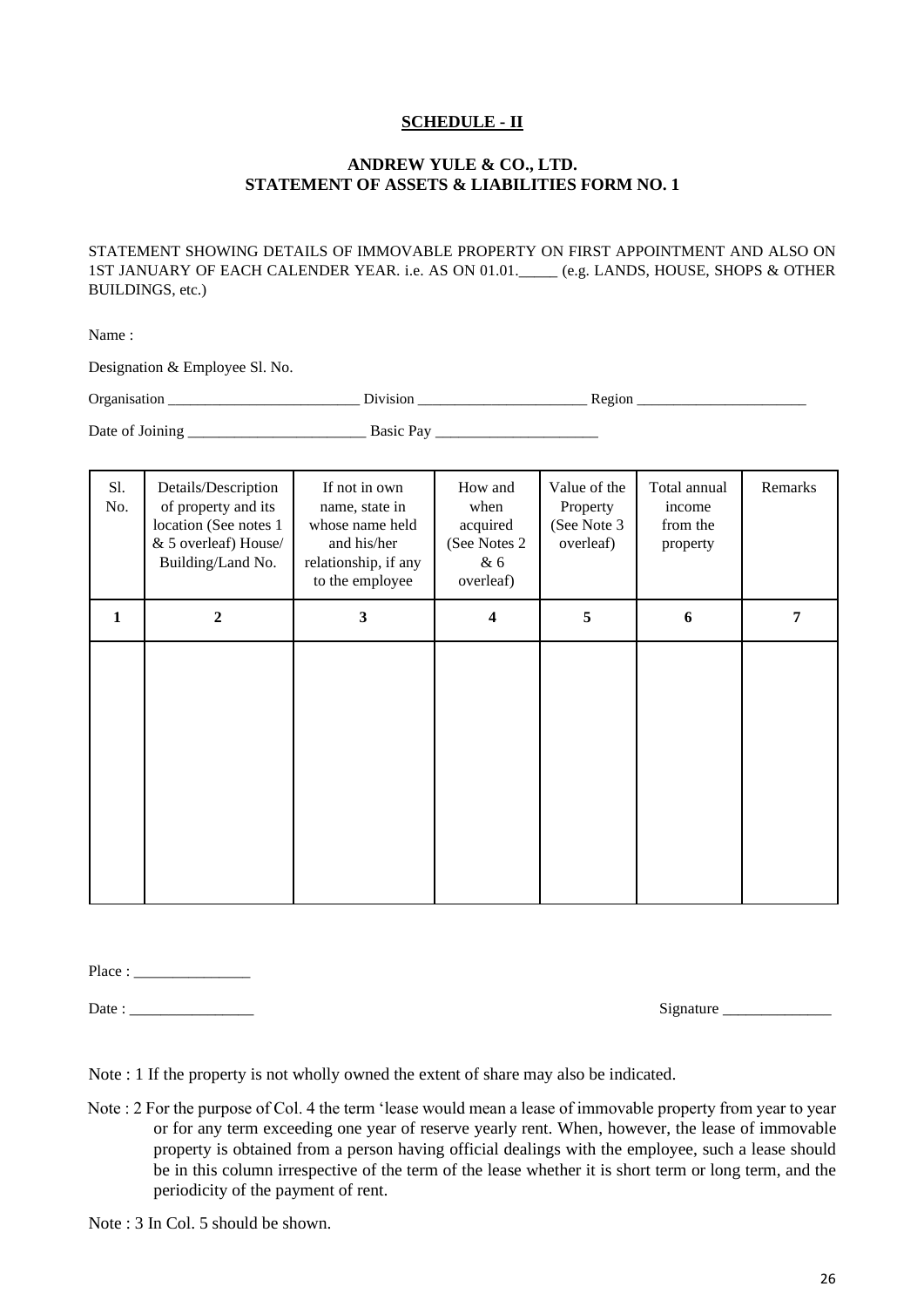- (a) Where the property has been acquired by purchase, mortgage or lease, the price or premium paid for such acquisition.
- (b) Where it has been acquired by lease the total annual rent thereof also and
- (c) Where the acquisition is by inheritance, gift or exchange, the approximate value of the property so acquired.
- Note : 4 The annual return in respect of immovable property may also be submitted in this form as on 1st January.
- Note : 5 Name of District, Division, Taluka & Village in which the property is situated and also its distinctive number etc. will be given in Col. 2
- Note : 6 Whether by purchase, mortgage, lease, inheritance, gift or otherwise and name with details of person/persons from whom acquired. Address & connection, if any with the person/persons concerned are also to be given in Column.

Date : \_\_\_\_\_\_\_\_\_\_\_\_\_\_\_\_ Signature \_\_\_\_\_\_\_\_\_\_\_\_\_\_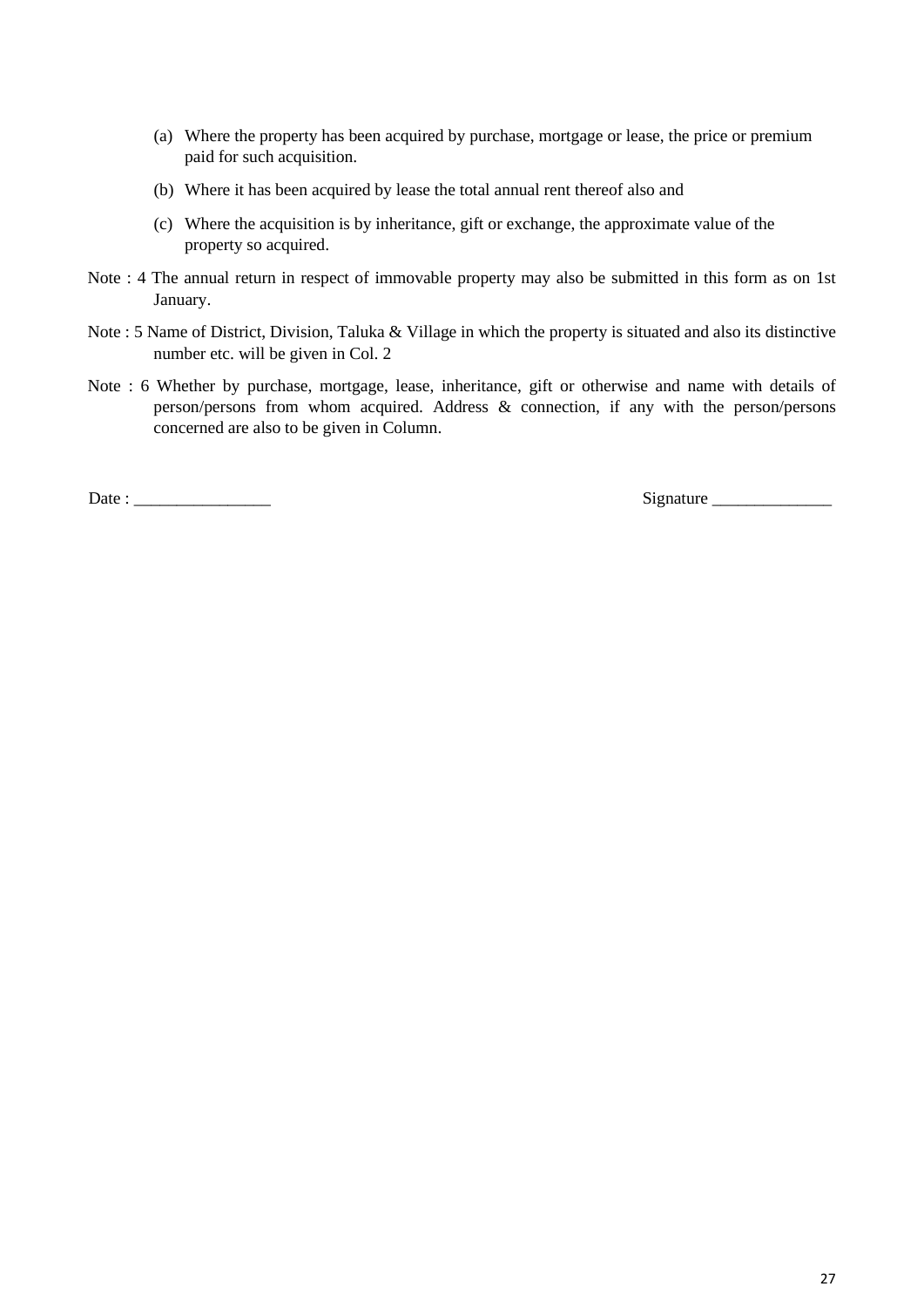# **SCHEDULE - II**

#### **ANDREW YULE & CO., LTD.**

# DETAILED STATEMENT IN RESPECT OF SHARES/DEBENTURES PURCHASED UNDER PROMOTERS'/EMPLOYEES QUOTA AS ON 1ST JANUARY OF EACH CALENDAR YEAR IN OFFICER'S OWN NAME AND ALSO THOSE HELD IN THE NAMES OF SPOUSE AND DEPENDENT CHILDREN

# **FORM NO. 3**

Name :

Designation & Employee Sl. No.

Organisation \_\_\_\_\_\_\_\_\_\_\_\_\_\_\_\_\_\_\_\_\_\_\_\_\_\_ Division \_\_\_\_\_\_\_\_\_\_\_\_\_\_\_\_\_\_\_\_\_\_\_ Region \_\_\_\_\_\_\_\_\_\_\_\_\_\_\_\_\_\_\_\_\_\_\_

Date of Joining the PSU \_\_\_\_\_\_\_\_\_\_\_\_\_\_\_\_\_\_\_\_\_\_\_\_\_\_\_\_\_\_\_\_\_\_\_ Basic Salary \_\_\_\_\_\_\_\_\_\_\_\_\_\_\_\_\_\_\_\_\_\_\_\_\_\_\_\_

P.F. Index No. \_\_\_\_\_\_\_\_\_\_\_\_\_\_\_\_

| Sl.<br>No.   | Name<br>of the<br>Company | No. of<br><b>Shares</b> | Face<br>Value           | Cost of<br>acquisition | Whether<br>promoters'/<br>Employees'<br>quota | How<br>acquired | Position held at<br>the time of<br>acquisition and if<br>the company had<br>any borrowing or<br>other facilities at<br>that time |
|--------------|---------------------------|-------------------------|-------------------------|------------------------|-----------------------------------------------|-----------------|----------------------------------------------------------------------------------------------------------------------------------|
| $\mathbf{1}$ | $\overline{2}$            | $\mathbf{3}$            | $\overline{\mathbf{4}}$ | $\sqrt{5}$             | 6                                             | 7               | $\bf 8$                                                                                                                          |
|              |                           |                         |                         |                        |                                               |                 |                                                                                                                                  |

A. Self.

B. Spouse and Dependent Children

C. Any additions/deletions to this statement as on 1st January\_\_\_\_\_\_\_\_\_\_ and the profit/loss incurred by me are given below.

Place : \_\_\_\_\_\_\_\_\_\_\_\_\_\_\_

Date : \_\_\_\_\_\_\_\_\_\_\_\_\_\_\_\_ Signature \_\_\_\_\_\_\_\_\_\_\_\_\_\_

N.B. Additional sheets may be attached where necessary.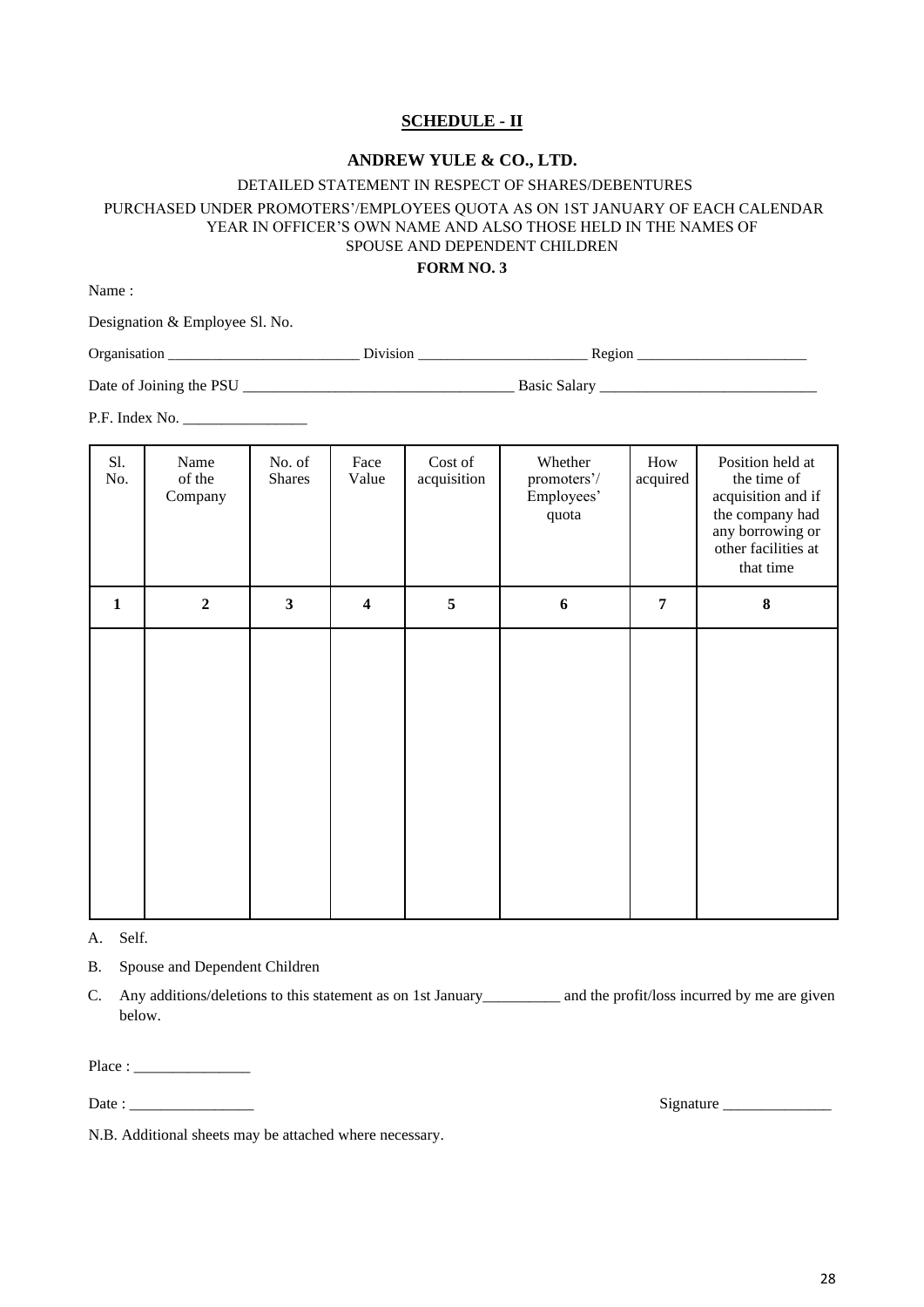(To be submitted along with the Assets & Liabilities Statement as on 1st January of every year.)

Form for giving information where total transactions in shares, securities, debentures and investment in mutual fund schemes etc. exceed Rs. 25,000/- during the calendar year as on 1st January.

- 1. Name and designation
- 2. i)Scale of pay and present pay
	- ii) P.F. Index No.
- 3. Details of each transaction made in shares, securities, debentures, mutual fund schemes etc. during the calendar year.
- 4. Particulars of the party/firm with whom transaction is made.
	- (a) Is party related to you ?
	- (b) Did you have dealings with the party in your official capacity at any time or is the applicant likely to have any dealings with you in the next future ?
- 5. Source or sources from which financed ?
	- (a) Personal savings
	- (b) Other sources giving details.
- 6. Any other relevant fact which you may like to mention.

#### **Declaration :**

I hereby declare that the particulars given above are true.

Place : \_\_\_\_\_\_\_\_\_\_\_\_\_\_\_ Signature \_\_\_\_\_\_\_\_\_\_\_\_\_\_

Date : \_\_\_\_\_\_\_\_\_\_\_\_\_\_\_\_ Designation \_\_\_\_\_\_\_\_\_\_\_\_

N.B. Form No. 2 has been done away with by DPE.